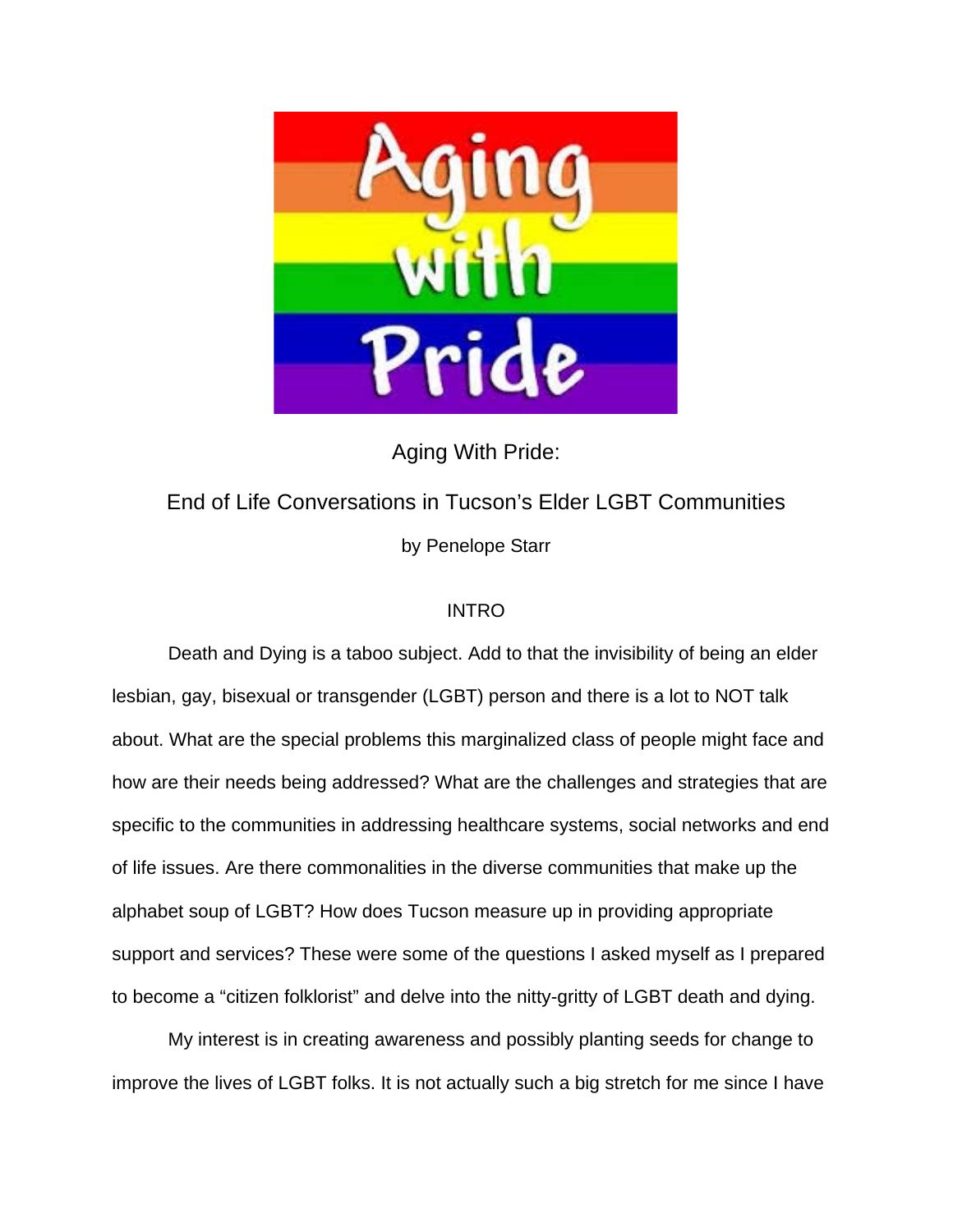spent many years as an LGBT advocate. I was lucky to be the program coordinator of Wingspan's Senior Pride for two years and was instrumental in transitioning the program to an all-volunteer group when funding ended for the program in 2009. Last year Wingspan succumbed to financial difficulties and that venerable twenty-year institution merged into another nonprofit, for the time being. The solid reputation and deep community work that is Wingspan's legacy still serves the LGBT community well.

The LGBT community is extremely diverse. The concerns of a lesbian couple that have children and grandchildren are very different than that of a transwoman coming out in her sixties who is estranged from her family of origin. In order to more accurately portray distinctions, I believe that the plural term, "LGBT communities" is more useful.

I interviewed eight people with distinctly different points of reference. Three of them worked at agencies that have specific programs for elder LGBT safety and visibility. They all were fascinating people doing extraordinary things and I am grateful for their open and honest words.

- $\div$  **Carolyn Carter, executor of deceased former partner's estate**
- **Werlin Spillers and Lee Roden, recently married couple that has been together** for 45 years.
- **+** Phil Bossenbroek, peer counselor at Southern Arizona Aids Foundation
- C. Michael Woodward, MPH, trans activist
- Sandy Davenport, LMSW, Caregiver Specialist at Pima Council on Aging and coordinator of Project Visibility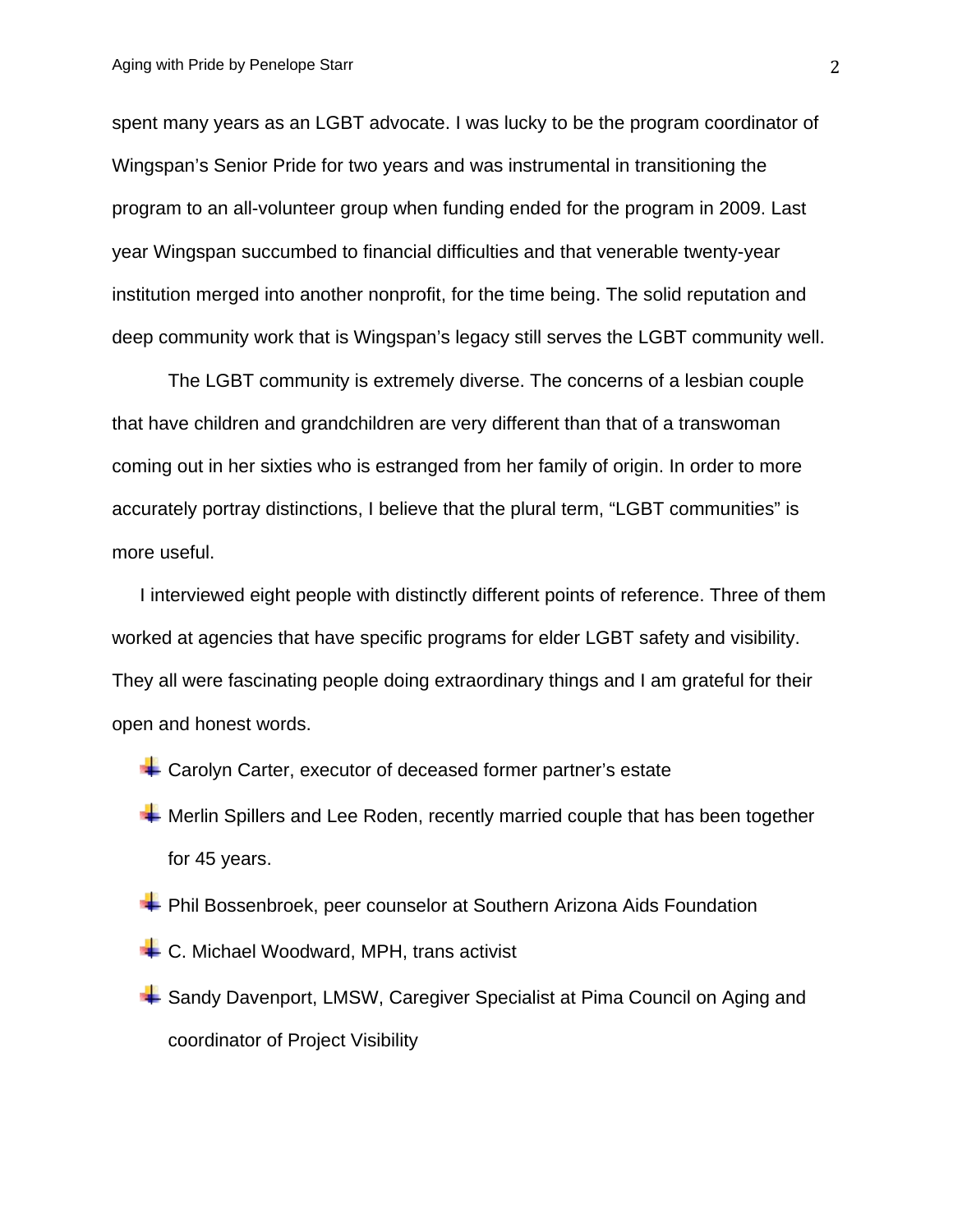Rev. Joe Fitzgerald, BA, MA, MAPC, Chaplain Supervisor at University of Arizona Health Network

Julie Kennedy Oehlert, DNP, BSN, RN, Vice President, Patient Experience at University of Arizona Health Network

The interviews were conducted informally either in a restaurant or at the informant's office. I recorded the conversations on my IPhone. Since the interviews were unstructured with no set of standardized questions, and because I knew most of the interviewees prior to the meeting, conversations tended to wander off subject, therefore transcripts would not be useful. I took notes from the recordings in order to refresh my memory and so that quotes would be more accurate.

Online research was done with an emphasis on LGBT healthcare, looking specifically for issues that pertain to elders. I looked at print media and at online videos, finding some information at was specific to end of life care and funerals. Resources are cited at the end of this paper.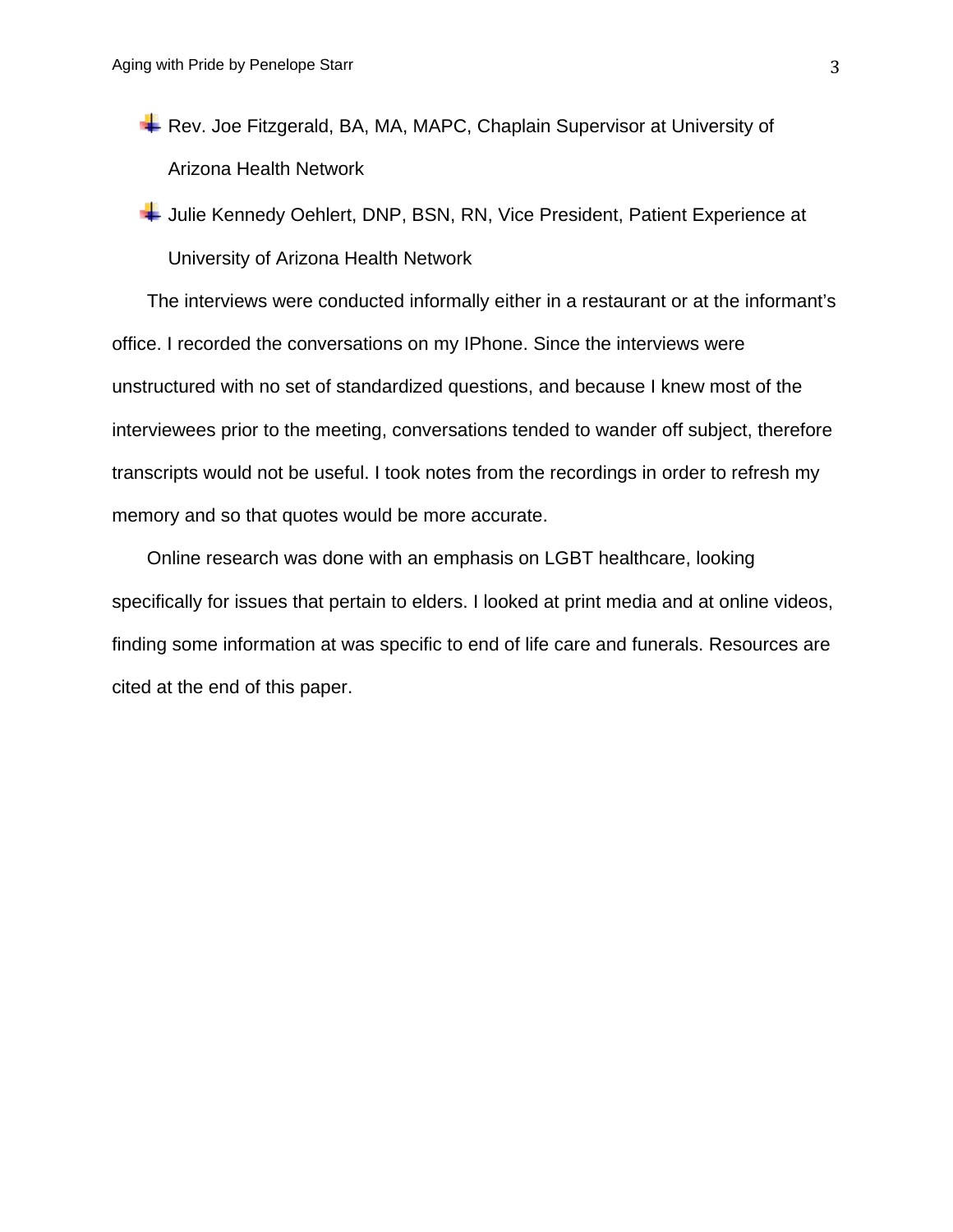

INTERVIEWS: LGBT FOLKS AND ALLY ORGANIZATIONS

Carolyn and I settled down for our conversation in a café over a bagel. We were both still wearing our workout clothes having just come from the gym.

 $\sim\sim\sim$ 

We have known each other for many years so she was very comfortable talking to me even though the subject was quite painful. Her close friend, Jean<sup>[1](#page-3-0)</sup>, died recently and Carolyn and her partner hosted a remarkable Celebration of Life reception for Jean's

friends and coworkers. Carolyn was also the executor of Jean's estate. Their friendship went back almost fifty years; the first ten of those were as partners. They had a special bond that reached back to their Southern families of origin and they were "always there for each other."

About sixty people, mostly women, attended the Celebration of Life, a very emotional affair with people sharing stories and remembering Jean's life. When I asked if it gave Carolyn a sense of closure she said, "Yes because I did not go to the funeral in [Jean's home town]. I was not invited but I could have gone. I did not feel that Jean was there. She was there against her will. She had specified that she wanted to be cremated, not buried." Jean's brother, who she was estranged from ignored her wishes and made the decision about the burial. "The memorial here was more appropriate."

<span id="page-3-0"></span> $<sup>1</sup>$  Name have been changed to protect her privacy</sup>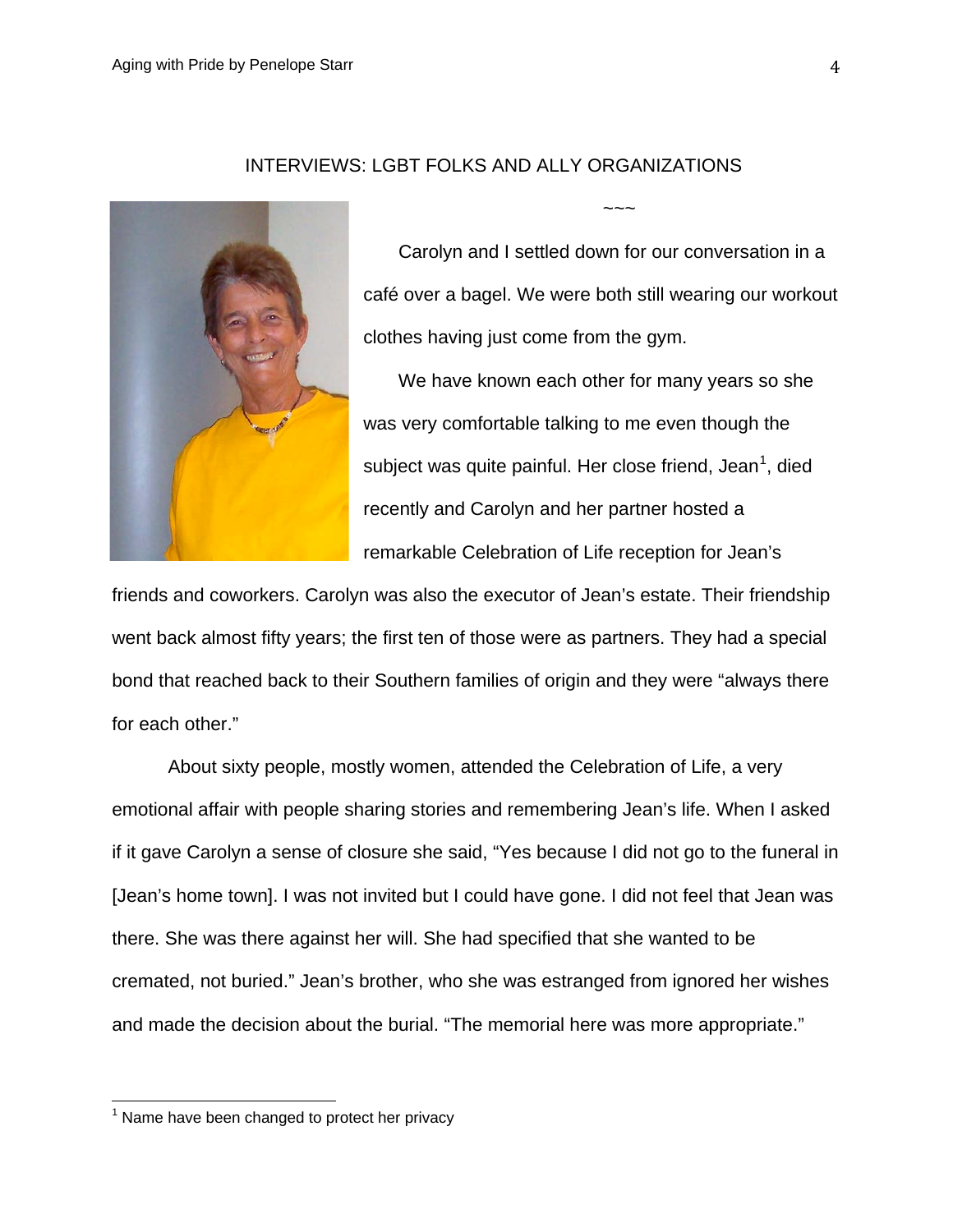We talked about grieving. Since Carolyn was no longer Jean's partner and she was not family, she said, "I did not realize how many people knew" about her status as an important member of Jean's family of choice. She felt that she has gotten support from her close friends and she had the opportunity to be comforted in her position of expartner / best friend, a role that seems unique to the lesbian community.

"How do we help each other as we grow older? [As older lesbians] we have fewer opportunities to socialize because of ailments or friends have died off. We do not get out as much, can not do as much, and feel more isolated. Couples tend to isolate. We need to develop new friendships unless you have maintained your old ones. How do you meet people? Get out more, but it is hard with physical handicaps and it limits what you can do.

"I have had to face the fact that I can no longer even lift my bicycle onto the bike rack without pain. I am used to being an Amazon and I realize that I can no longer do even the simplest things . . .. I can kayak; I can even ride a bicycle so I can still do active things. I can not read any more because of my eyes but now I listen to books. So I am just trying to substitute so I can still be doing things I like.

"I am not religious but I can not believe there is not something else. To be born is miraculous. Maybe to die is miraculous. I do not know what to do in this in-between stage of being in decline. I worry about that more than anything else. Having to give up certain things I think, OK then I can do this or I can do that instead. If Jane [her partner] goes first I do not know what I would do without 'a person.'"

~~~

Merlin and Lee's modest home looks very ordinary from the outside but when you enter you are met with an awesome eclectic art collection.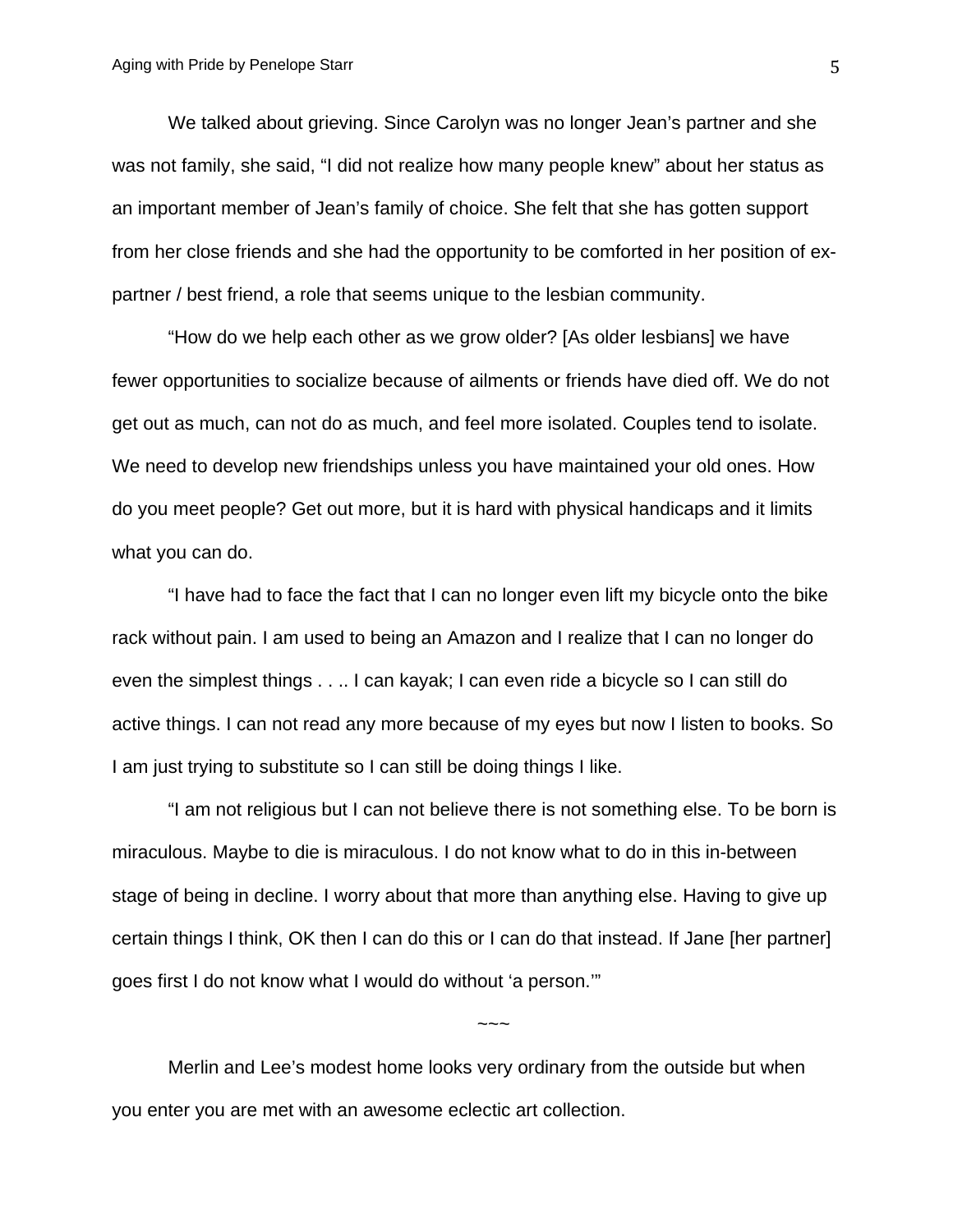M: "The biggest thing for us is deciding where does everything in this home go [after our deaths]? We need to decide what goes to whom and put it in writing. It is a big job because we have so much art, I want them to go to someone who really wants them and would care for them.

"When we made our will, what we wanted, and I am still for this, was that the vast majorities of monies left would go to Wingspan. This is the way it could go to



help the largest number of people. I want it to go to 'our community'."

L: "The two of us, no children, we are the youngest siblings, we have lots of nieces and nephews that are established, they do not need our money."

M: "I am lucky that at 76 I do not have any serious health problems/"

L: "I am 73. I have the diabetes that affects my vision but other than that I am healthy. Neither one of us has any big diseases."

I asked if they thought that there were different considerations in same-sex relationships than in straight marriages.

M: "Other than they have kids that they might leave their estate to. We are family and have a strong sense of belonging to that [LGBT] community."

L: "We helped build the lesbian and gay community center in Santa Cruz many years ago, we have been somewhat active so the identification with the community is there. We do not have any other affiliations, do not belong to any other groups."

M: "We created advance directives five years ago, everything is in place because if either one of us should pass, I do not know that I would totally trust the family, either his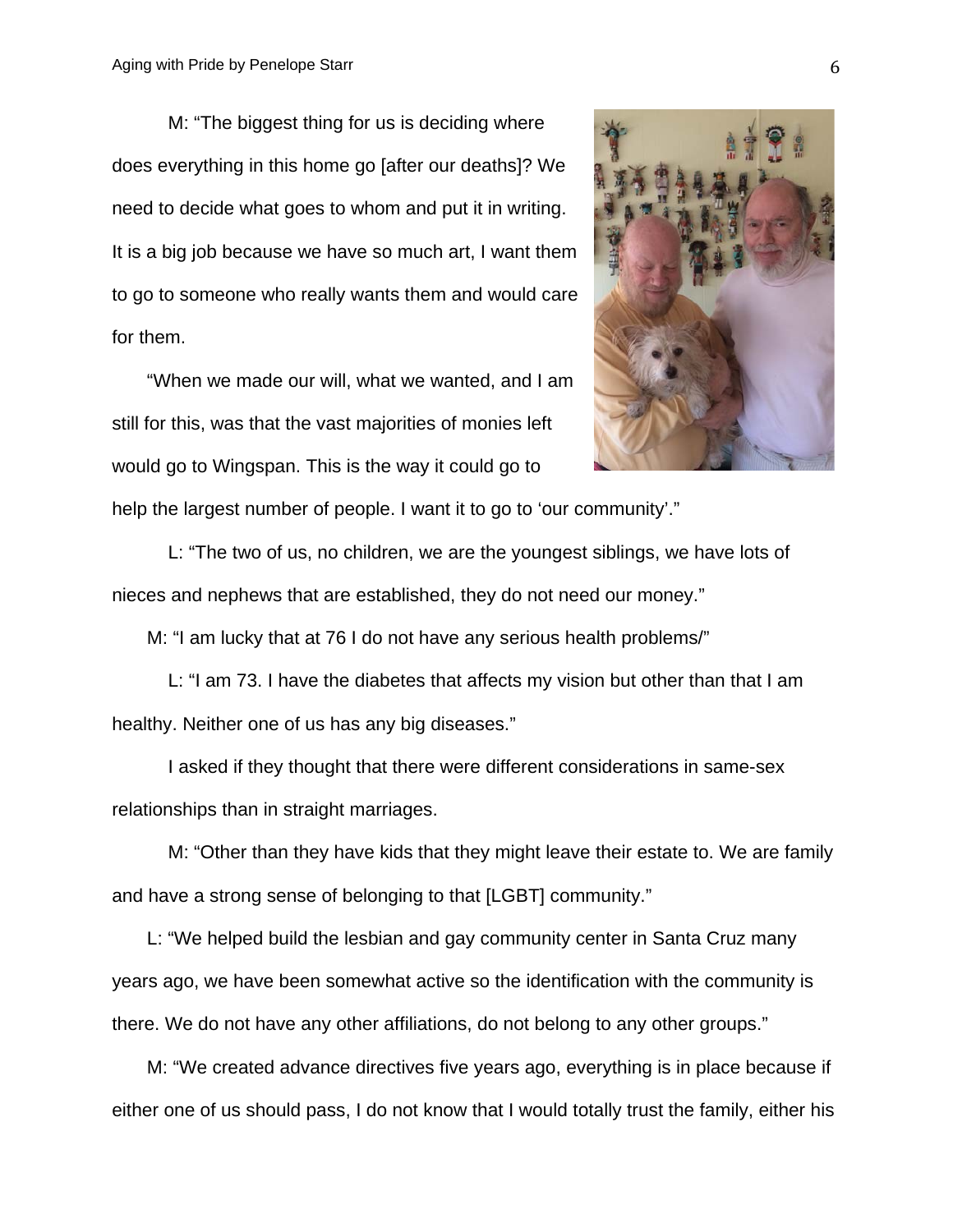or mine, to go along with what we want." Now [that they are legally married] we have to go back and talk to the attorney, to find out if we have to change anything. I do not know if the family would intervene or not.

M: "Everyone is so amazed that you can get married in AZ now! We went right down when we heard about it. I did not want to wait one more day, I wanted to get it done because for one thing, history was made that day, we're part of it."

L: "The ceremony lasted a couple of minutes . . . our picture was in the Tucson Weekly, we are what equality looks like."

M: "and I became quite emotional, I could hardly speak."

In 1991 the couple designed and celebrated a commitment ceremony in Santa Cruz. When asked if it feels different to be legally married Merlin said:

"Not emotionally because after 45 years your emotions would not change that much because we are already a part of each other. It makes me feel better towards our government."

 $\sim\sim\sim$ 

Originally I intended to interview Phil as a representative of Southern Arizona AIDS Foundation (SAAF) but when we sat down to talk over a cup of tea, I became fascinated with his story.

"I am a 65 year old man living with HIV/AIDS that was diagnosed thirteen years ago. I was pronounced dead three times. I had valley fever, spinal meningitis, toxemia and I was in dementia. It just was not my time

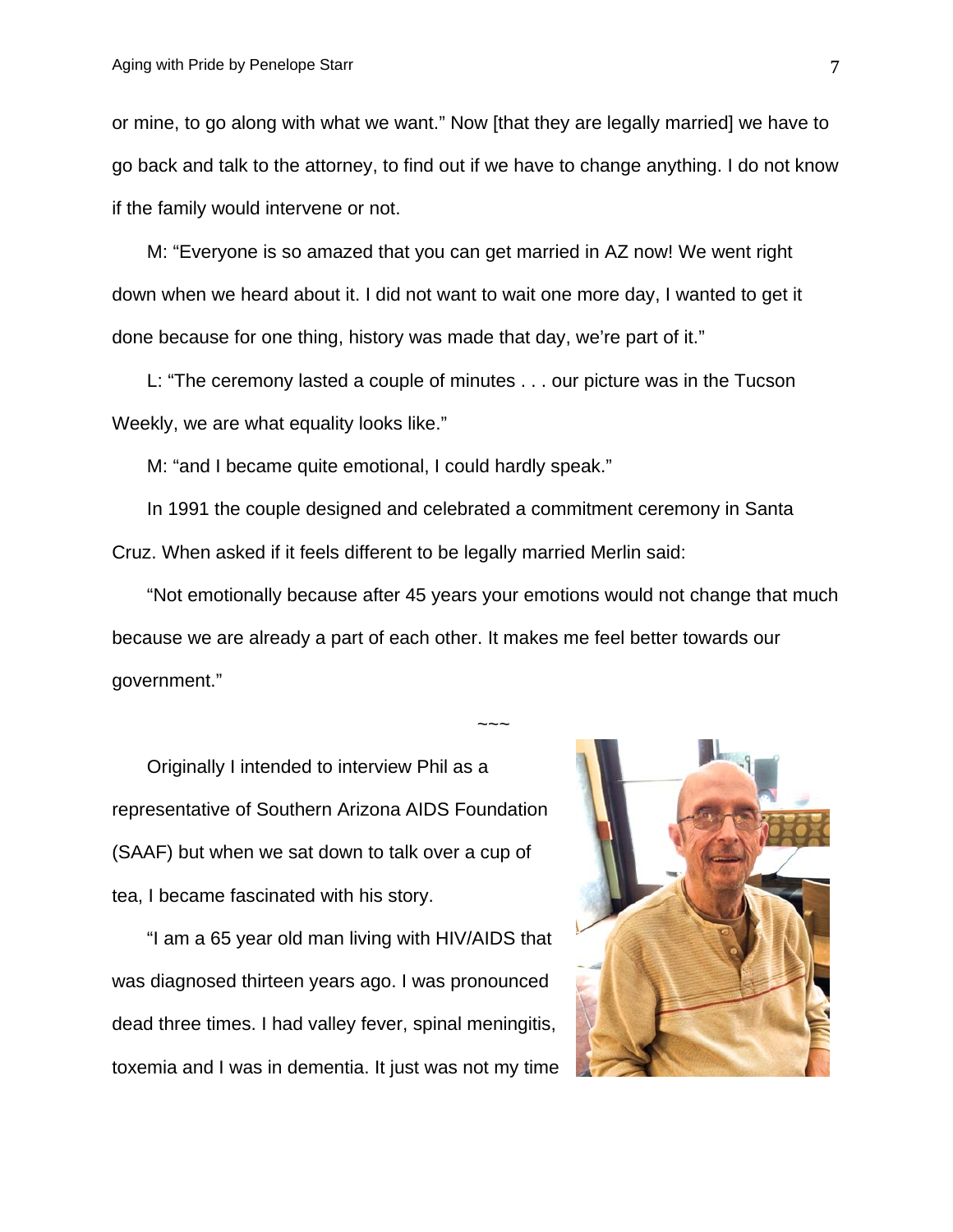then. University Medical Center was wonderful, my partner, Linda, received all kinds of support."

He has been working as a peer counselor at SAAF for twelve. He only works eight to ten hours a week yet he has a caseload of forty-seven people. Phil says,

"It is probably more rewarding for me than for the client because they provide me with all kinds of energy and stamina and enthusiasm and I learn a lot from them. Everyone has a different experience. About sixty percent of my clients are 55 and older, up to 78 years. Some have been living with HIV for a long time but a few have been diagnosed in the last few years. It is the age of Viagra, seniors are much more active than they used to be."

He identifies as bisexual and has lived with Linda for 22 years. He said he "finds it easier to live with a woman."

"When I found out about my diagnosis and thought I was dying I went through all the stages of grief, bouncing back and forth. Finally I came to acceptance. It is much better today than it was five years ago because of the medications. And support from my extended family. My family [of origin] is conservative, evangelical, from the Midwest and not happy about me being bisexual, but when I got sick they were all supportive.

"Some clients have been kicked out of their family for being gay and HIV. Gay is the bigger stigma. Their family says that they deserve HIV for living in a sinful way, especially some fathers of gay men." He sees that LGBT seniors are more accepted by their families than youths and doesn't know why.

Phil feels that at this stage of his life he is dealing more with aging issues and not so much HIV/AIDS. His medications are much less toxic than they used to be and he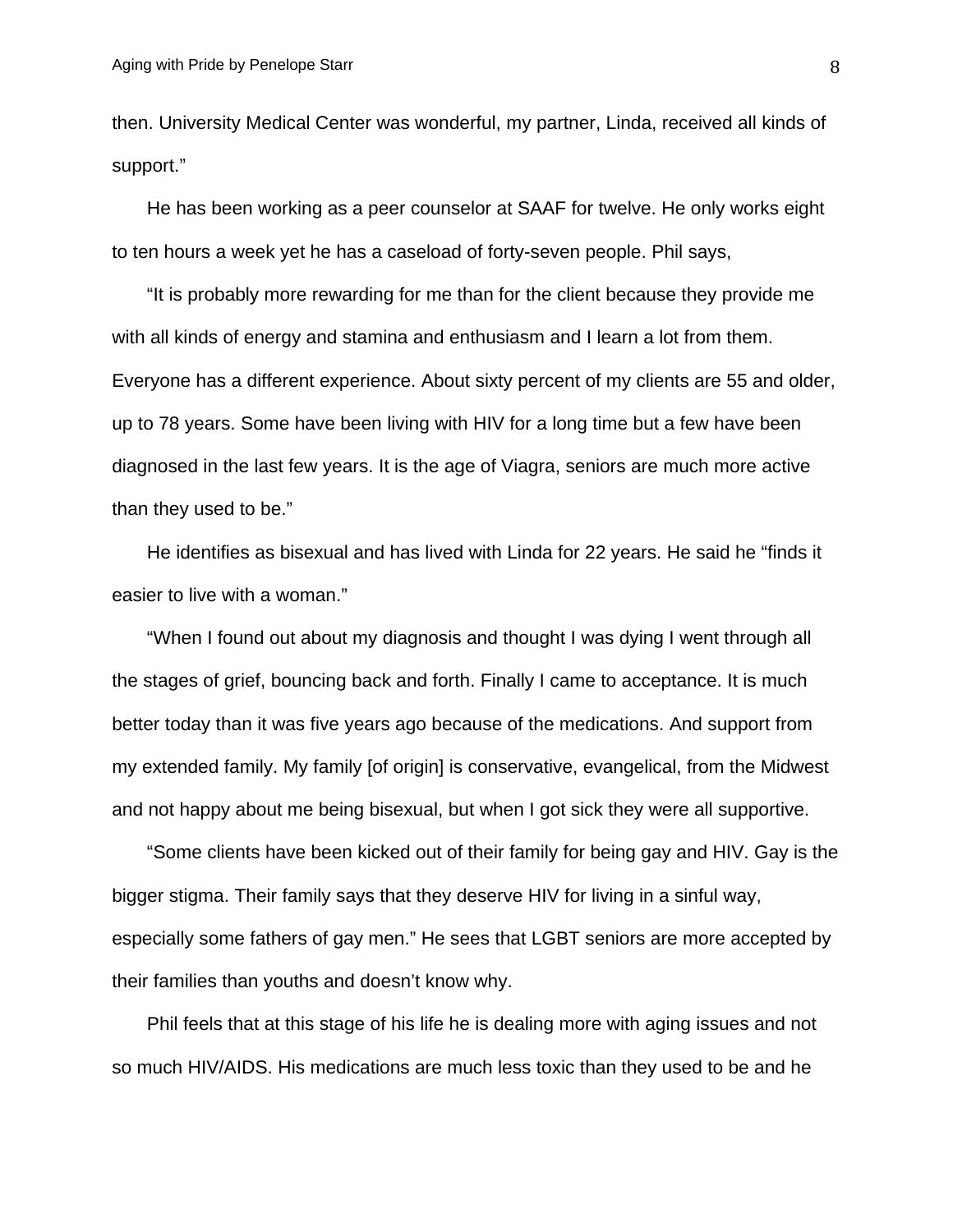only takes one pill a day. He still has some medical issues, some of which are side effects of all the medications he has taken and some can be attributed to normal aging.

Once a year at SAAF Phil assists clients with their "Permanency Planning," to make sure their powers-of-attorney (POA), living wills and other planning documents are up to date.

"With marriage equality, now same-sex partners will finally be recognized and able to make decisions [for each other.] That was one of the biggest concerns of elderly clients. It is a very beneficial change."

As far as he knows, his clients that are in hospice are out to their caregivers. He has not heard of any problems with caregivers.

"Maybe seven to ten years ago there were troubles getting nurses because of HIV, but not the gay thing.

I asked if SAAF had programs specifically for the elder LGBT community.

"We had some but they were not very well attended. Elders are more sure of themselves and comfortable being who they are." SAAF holds HIV Updates that seniors attend and educate themselves.

When talking about his clients' state of mind knowing that they have HIV/AIDS, Phil said:

"It is on their minds, especially if they have not accepted the reality of their lives. If they are in their early 60s they do not want to hear it even though life expectancy has greatly improved over the years."

 $\sim\sim\sim$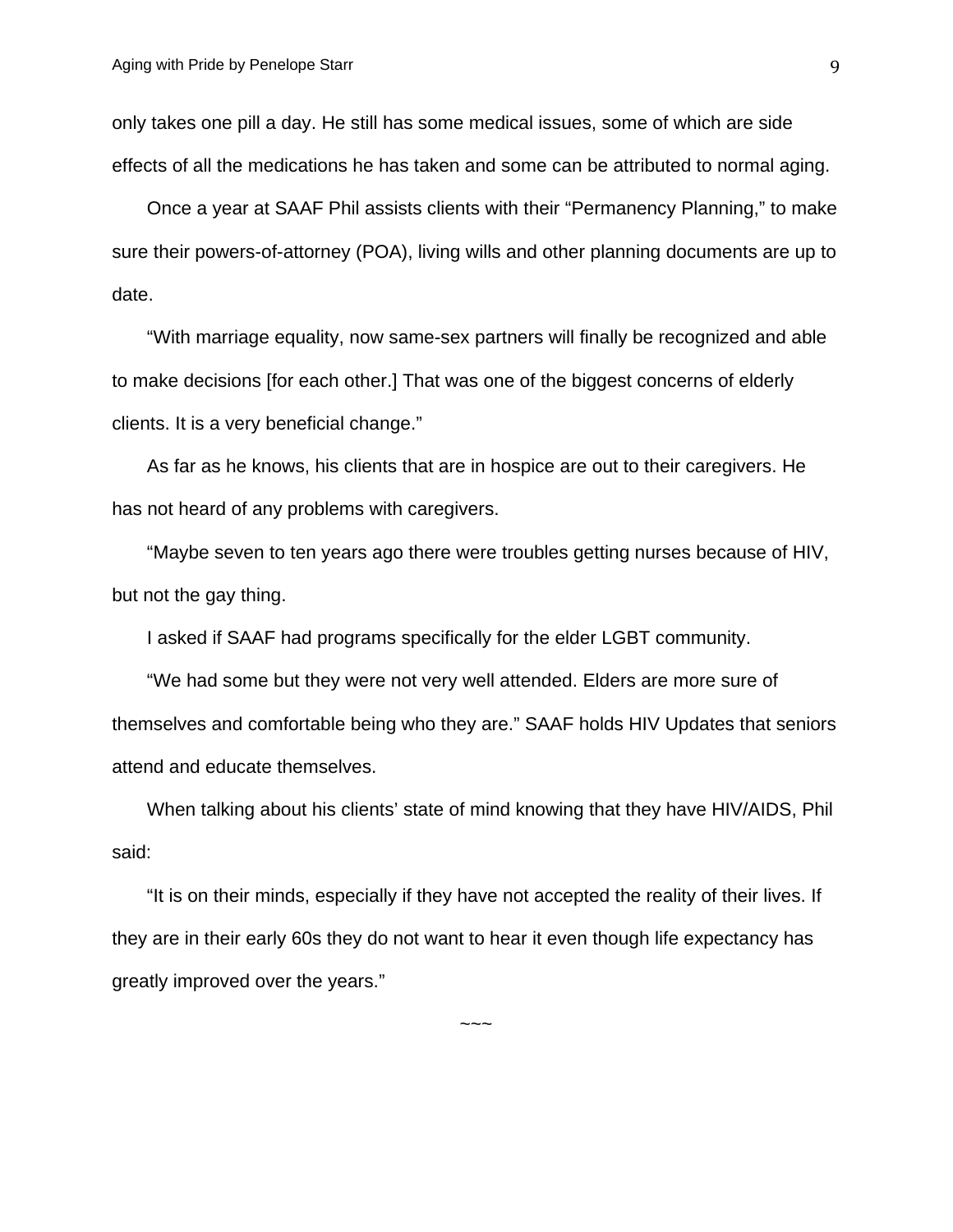

"I am a female to male transexual, also known as a trans man."

Michael was just finishing a Masters in public Health Policy and Management and a graduate certificate in Collaborative Governance when we spoke. He added,

"I hope to go back to LGBT diversity training and consulting or start a statewide transgender advocacy organization."

We met at a local restaurant and chatted over salads. Michael is a young looking 50-something man with boundless energy and enthusiasm. He told me proudly that Tucson is a safer place to be trans than many other places. "We have the Southern Arizona Gender Alliance (SAGA), one of the first and prominent transgender support and social groups in this part of the country. I was the first executive director of SAGA. We merged with Wingspan. One of the reasons I went back to school was the Senior Program at Wingspan. I saw that the older you get, the more healthcare you need, and the more you face discrimination.

"A lot [of the discrimination] has to do with how well someone passes, how convincing they are in their new gender. Some transwomen have not had genital surgery and if the caregiver finds a penis and freaks out and goes running from the room [their care will be compromised.] There is the issue of housing, who you room with depending on how you identify. There is often a problem with the person's legal name not matching the name they go by and their gender marker not matching what is on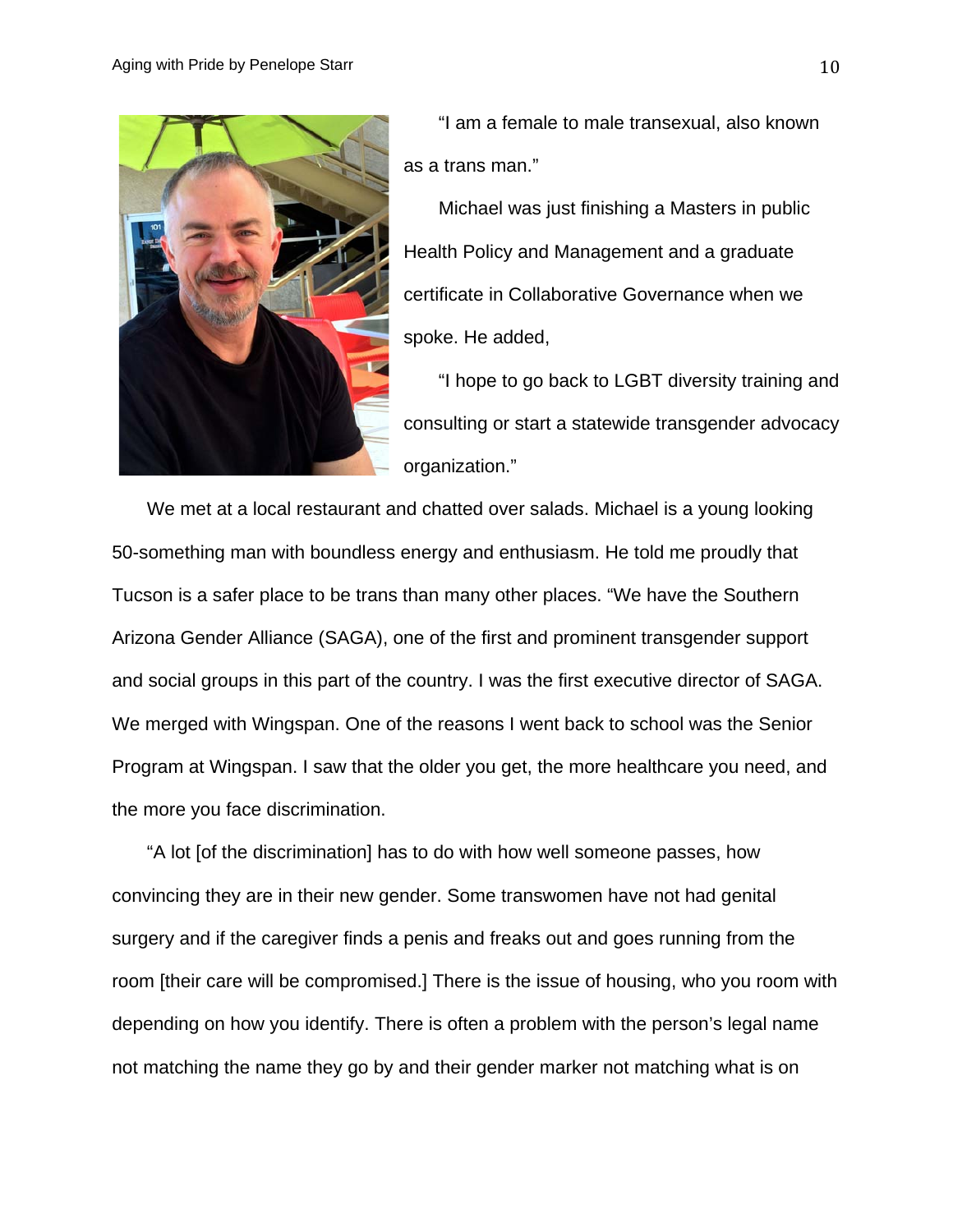their insurance if they have not changed their gender marker on their license or with social security.

"There has been some progress, for example you do not have to have surgery to have your passport changed so you can leave the country which was a huge problem because so many people leave the country to get their surgery. The requirement of surgery has been pretty much removed everywhere at the Federal level, although a good number of states and municipalities still require surgery to change your gender marker on your drivers license or birth certificate. In fact, a few states still will not even let you change your birth certificate, period. One of the requirements that has been dropped is that you had to live full time in your changed gender for a year. One of the new trans advocacy issues is death certificates. It is all about paperwork. If you have not legally changed it all in life it is possible that family will use your old gender at  $death.<sup>2</sup>$  $death.<sup>2</sup>$  $death.<sup>2</sup>$ 

"And some people never do any of those things, they just live the opposite gender and that is the most challenging. If no one knows, your death can be complicated.

"Healthcare providers do not know anything about us. They are just now starting to get a little in medical school but they do not know how to talk to us, what our issues are, do not have the right questions on their forms, do not know what is the appropriate hormone dosage and what to look for in blood work. They have to learn to ask the right questions.

"Threats to translife? Not having access to healthcare. The good news is the Affordable Care Act (ACA) eliminated pre-existing conditions and gender identity disorder or gender dysphoria, is considered a pre-existing condition so transfolks were

<span id="page-10-0"></span> $2$  See article, "Transgender woman presented as male for her open casket funeral"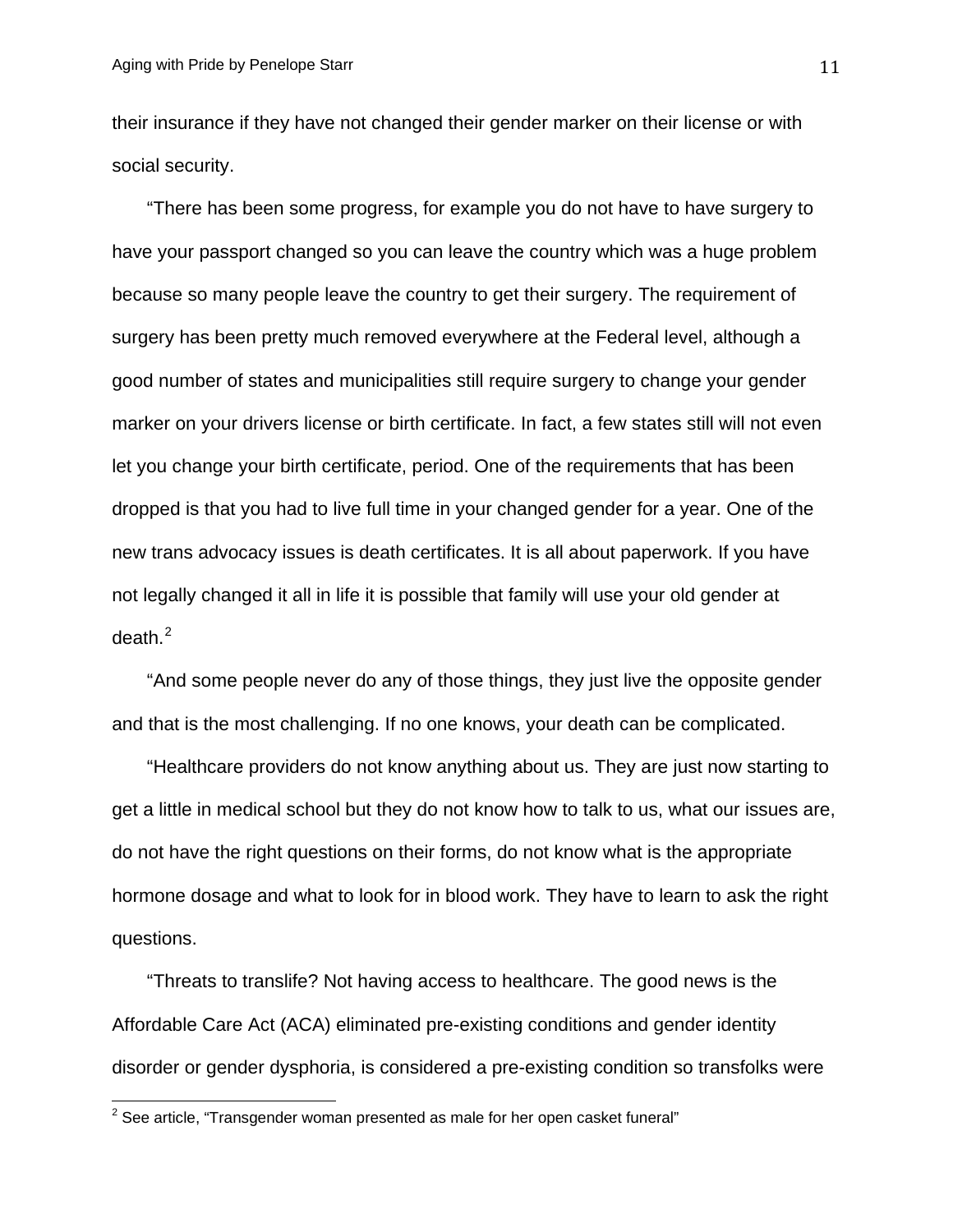being denied insurance. The ACA includes nondiscrimination language. Health and Human Services said that 'sex' includes gender identity and expression so it is having a domino effect. Medicare is now covering surgery but how many plastic surgeons accept Medicare? So there is a big gap there. If you are 65 or over you can now transition if you can find a doctor. Over the next 20 years it will get better but at least it is happening."

## ORGANIZATIONS

~~ Pima Council on Aging ~~

Sandy Davenport greeted me warmly when we met in her office at Pima Council on Aging (PCOA.) In addition to her duties as a Caregiver Specialist, she is also the Coordinator of Project Visibility, PCOA's program that trains healthcare providers to design a safe environment for their LGBT patients.

"There is a history of stigma and discrimination and older adults have reasons for their concern.

They have grown up at a time when homosexuality



was considered a mental illness, they were harassed or fired from jobs or put in mental hospitals. That was their experience. It is hard to assure people that they will be safe in vulnerable situations, given their past experiences. [They are] fearful of discrimination, being neglected, misunderstood, and are frustrated by a lack of awareness.

"The training includes a fifty page booklet with a very practical checklist for facilities. They can look at how they phrase their intake questions and at how inclusive initial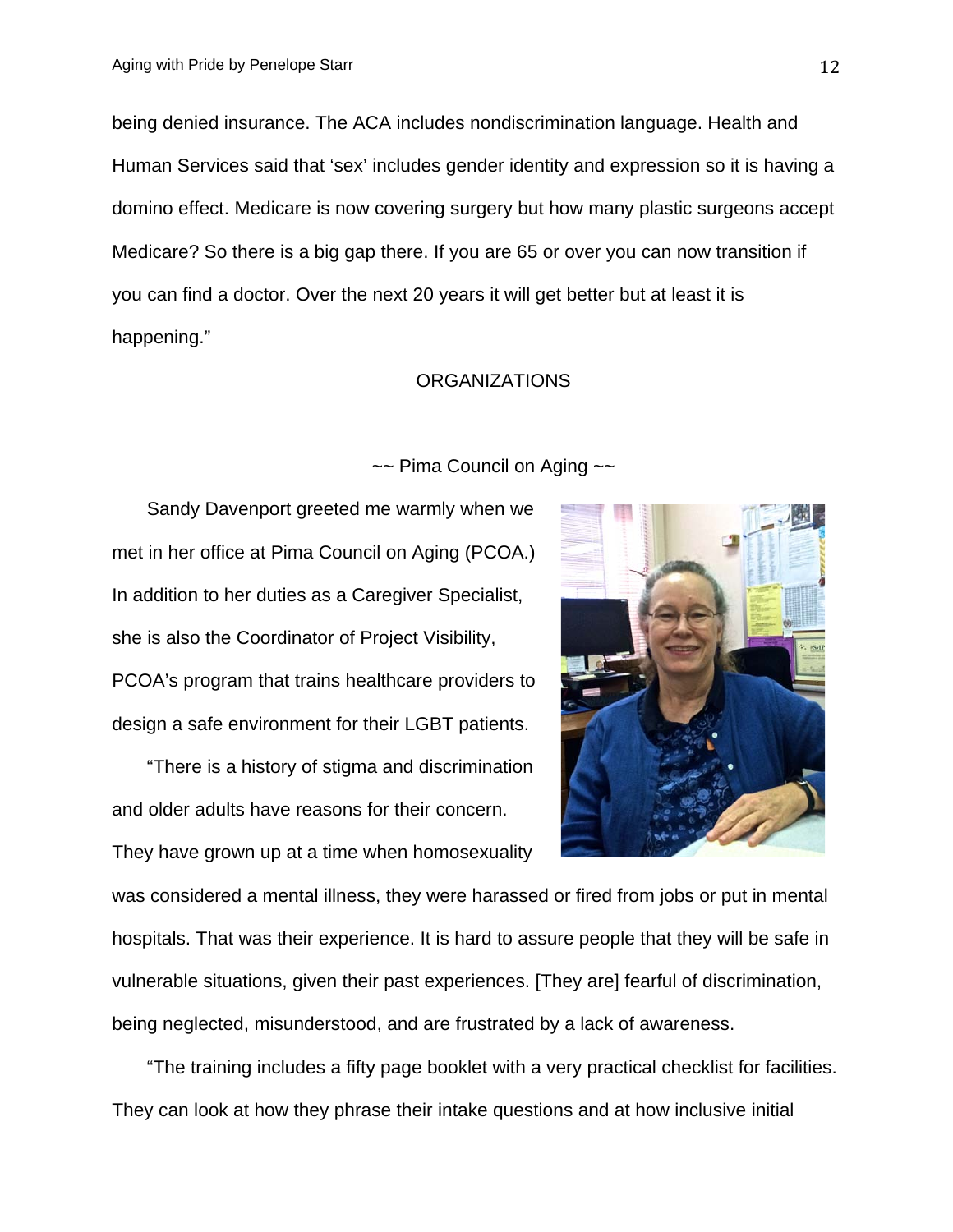assessments are. What do they have in the facility to assure this is a safe place? How is that communicated? Do they have signs that are saying this is an inclusive place that include sexuality and gender expression. Does the nondiscrimination policy state those things?"

They have presented this program to many Tucson agencies and over one thousand people since 2012. Their mission is to change the culture of care. When asked what are the specific issues that are different for LGBT elders, Sandy said:

"If you are a caregiver, you might be the only one that the client has contact with. If you do not create an environment where the person feels safe to tell their true story, they can be isolated from normal processes in aging. For example, if their partner dies and they do not feel safe talking about it, it could lead to disenfranchised grief, a situation where they have no where to tell, 'this was not just my friend, this was my lifepartner.' They can not really express their grief so their healing is impaired which leads to greater depression and health issues.

"Elders need assurance that they will be safe in order to come out of the closet. LGBT seniors are five times less likely to access seniors services because of fear and uncertainty about safety issues."

She had some good advice for lgbt seniors:

"Make sure you have your advance directives in place. They will determine who can talk to the doctors and have input with medical staff if the person is incapacitated. Your medical Power of Attorney (POA), in writing, financial POA, financial will, living will, all these must be written down. The advance directives for healthcare are available from State Attorney General's office. You have to spell it all out so there are no assumptions.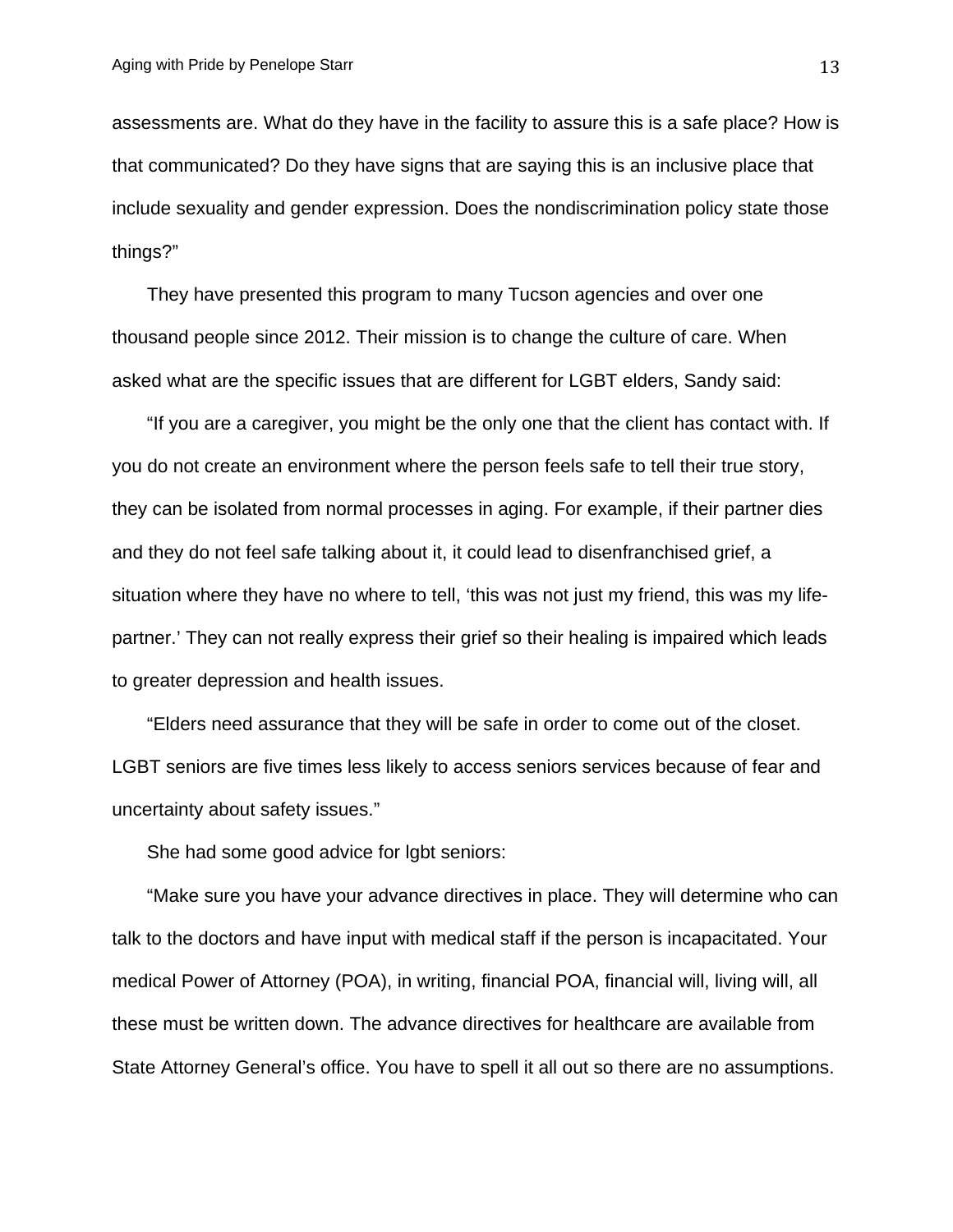"Our culture has not healed from prejudice against LGBT elders. Studies say because they are less likely to have a partner, children, or a biological network of support, they are more isolated and at a greater risk for depression and self-neglect. There can be issues with substance abuse and self-medicating. They might be afraid to approach medical providers which creates more severe problems because of the wait for treatment."

~~ University Medical Center ~~

In a past life Rev. Joe Fitzgerald led a monastic life but now he is very much engaged in the world as Chaplin Supervisor at University of Arizona Health Network (UAHN.) He is especially proud of his efforts in bringing Healthcare Equality Index (HEI) certification to UAHN. According to the Human Rights Campaign (HRC) website, HEI is a national program administered by the HRC that "evaluates healthcare facilities policies and



practices related to the equity and inclusion of their LGBT patients, visitors and employees." UAHM has completed all of the policy and procedure requirements, which include:

1. Patient Non-Discrimination

Patient non-discrimination policy (or patients' bill of rights) is fully LGBT inclusive and includes both the terms "sexual orientation" and "gender identity"

2. Equal Visitation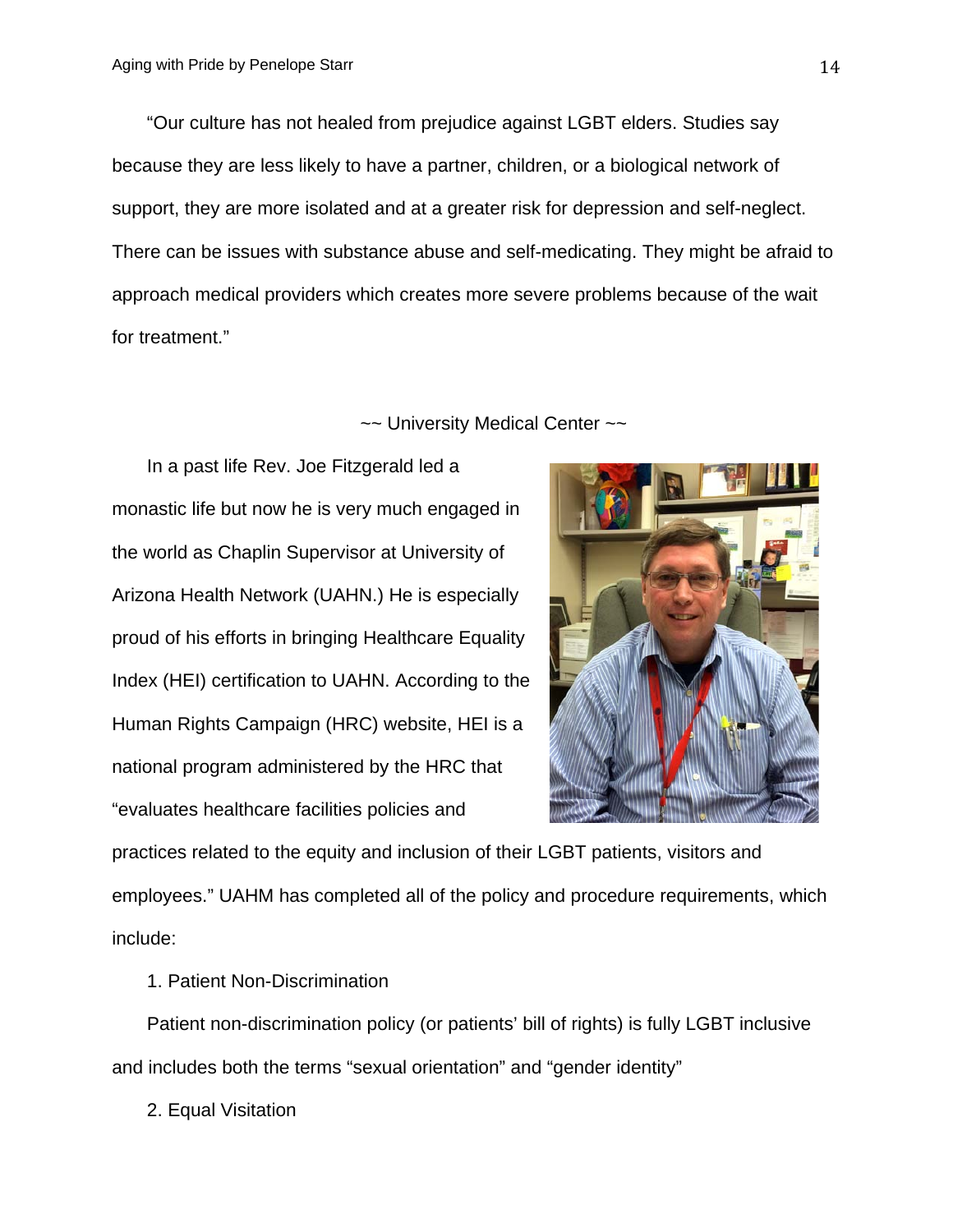Visitation policy explicitly grants equal visitation to LGBT patients and visitors

3. Employment Non-Discrimination

Employment non-discrimination policy (or equal employment opportunity policy) is fully LGBT inclusive and includes both the terms "sexual orientation" and "gender identity"

The one step that is left to take is number 4: Training in LGBT Patient-Centered Care, and that is in the works.



I also had the opportunity to meet with the vivacious Julie Kennedy Oehlert. I asked her how she became interested in getting the best HCI rating and she answered:

"I am a nurse and my background is in emergency room nursing. In ER you must, with an open heart, love and care for all types of patients. In my job as Vice President for Patient Experience, I realized that we had to do some work on how our

most marginalized patients were judged and treated in our healthcare setting. We know the data and statistics about LGBT concerns. Our job is to serve the community with the empathy and caring that it deserves. HCI seemed like a good fit."

The certification impacts all LGBT people "so if we have a team that are allies, it will impact wherever elders access care. Their needs would be an area that could be grossly overlooked if we were not sensitive to LGBT issues, especially in our geriatric population. That is a subspecialty in a very marginalized population. People do not like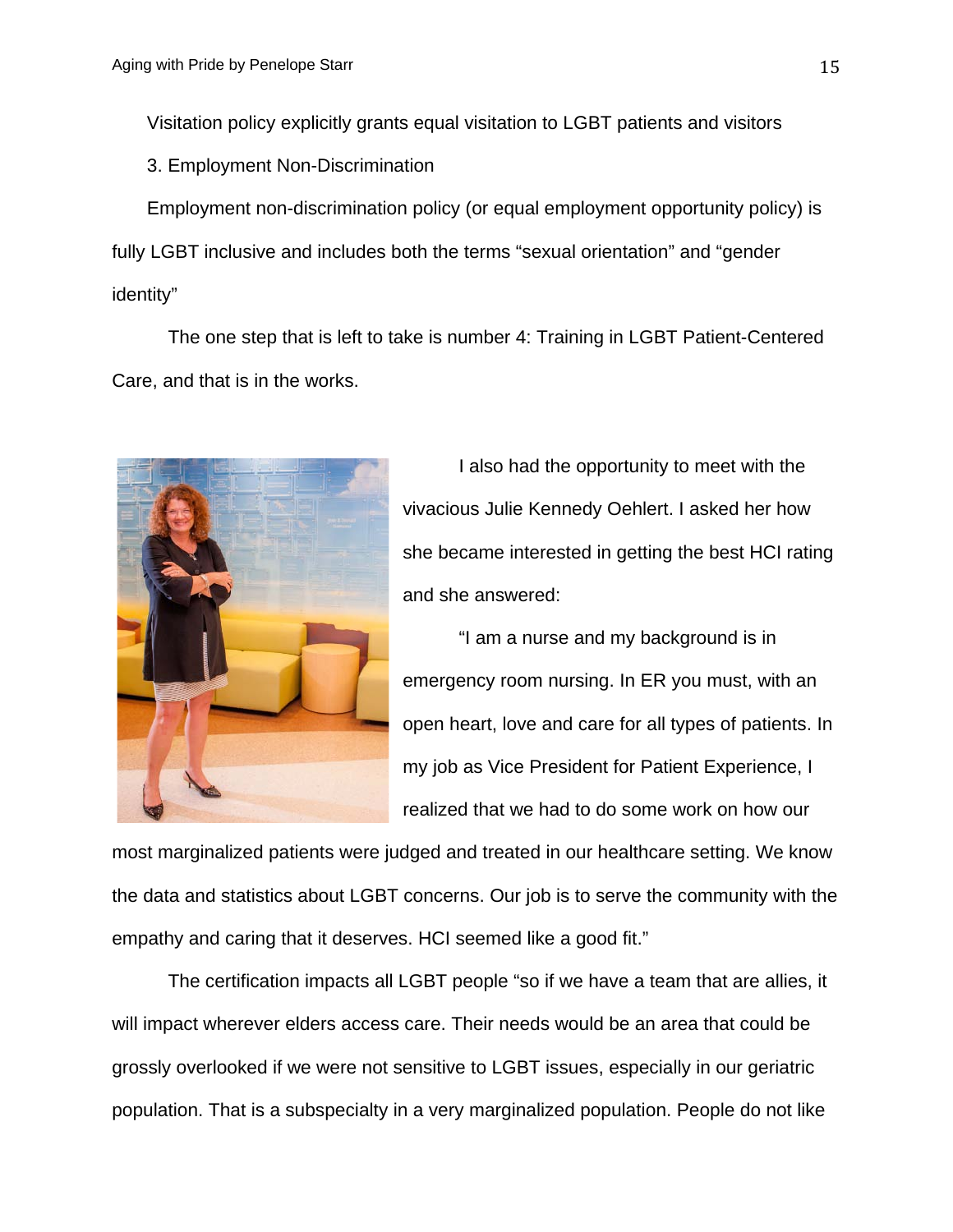to think about gender identity and sexuality in elder people, it is an uncomfortable subject for a lot of people.

"We know that if LGBT people do not feel safe they will not give accurate health care information so correct diagnosis and treatment can be provided. If they are not safe, they may not even seek medical attention. The data on that is pretty alarming. I am thoughtful about family structure because people really need their families in their healing environment.

"At UAHN we are working on the concept that a patient can have whatever they need in their healing space. That gives a patient a right to choose who is there and what they want and it will be respected. We are on this journey, it is a big job and it feels really good. Our work has become a source of pride at UAHN."

Julie is very committed to this project and her emotional connection is apparent. "We have employees who are transitioning and we are able to help them and be supportive, " she said proudly.

"To serve the whole community we have to have the courage to do it. This journey is not for the faint of heart, this is a courageous journey and all health care organization have to do this.

"I think about what if my own parents were LGBT. I would be horrified if I couldn't leave them in a safe place that honors and respects them. I think about that because I think about the whole family. I have the best job in the whole world! I get to make a huge difference."

#### **SUMMARY**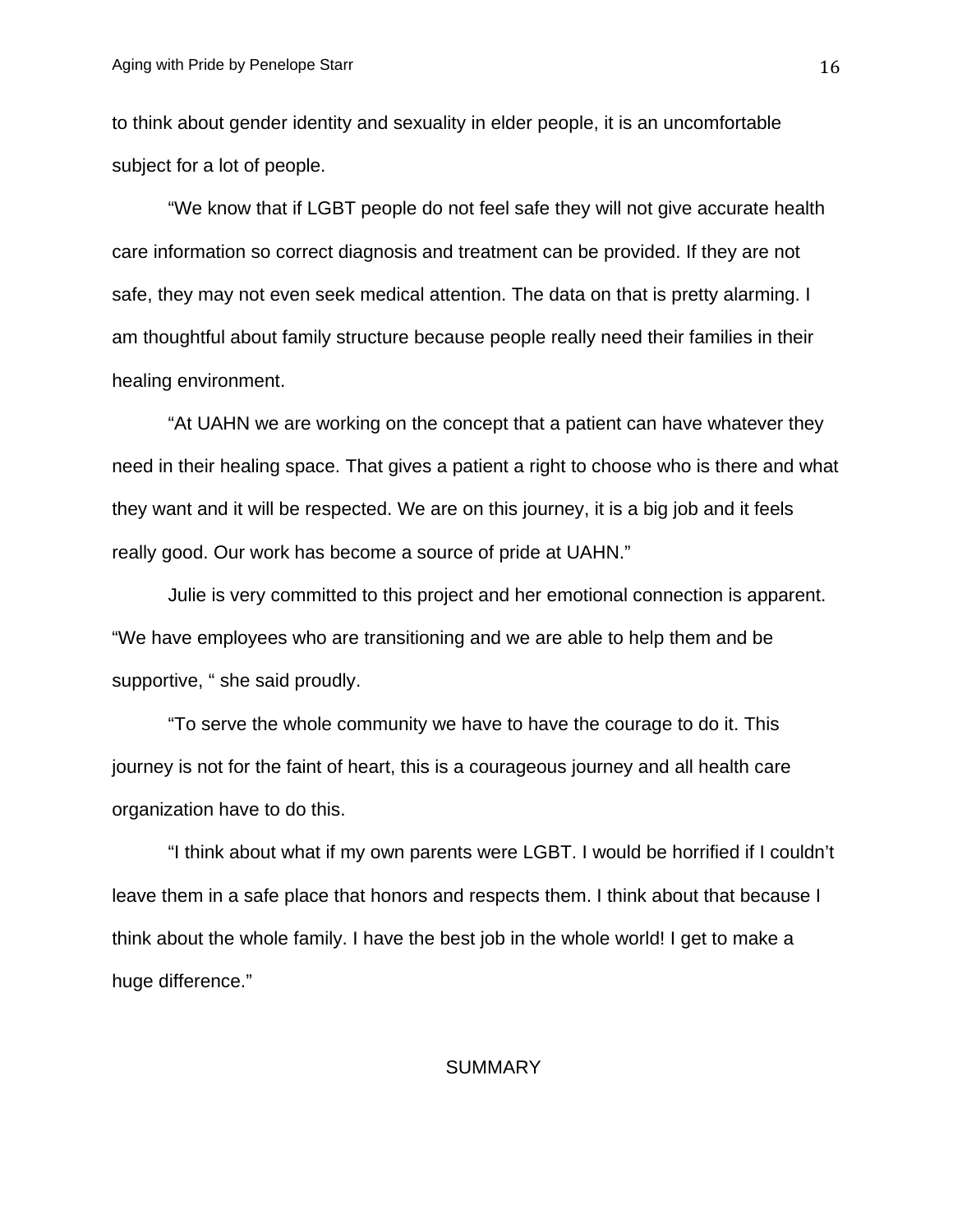I was pleased to find that there are many Tucson citizens, gay and straight, doing good work with the goal of equity for all people. The City of Tucson was the first in the state to include sexual orientation, gender expression and familial status in their Notice of Non-discrimination. Tucson has some amazing resources for LGBT people. One of the things that fascinated me was the strong and adamant support of straight allies.

In the short time between when I chose this topic and actually wrote the paper, marriage equality was announced for all Arizona citizens. We were the 31<sup>th</sup> state to make that monumental change and since then, more states have joined. The Supreme Court is considering taking the case and hopefully the outcome would be a national policy of equality. Things are changing so quickly. Milestones such as the dissolution of the military practice of "do not ask do not tell," the demise of the federal Defense of Marriage Act, and progressive provisions in the ACA that directly benefit LGBT Americans are exciting and encouraging.

Although there are many subtle (and some obvious) obstacles and prejudices that elder LGBT people face as they age, they also share many of the same concerns as the general population. There are many resources available and each person (or their advocate) needs to be vigilant in finding and using the systems that work best to meet their particular needs.

"Until we are all free, we are none of us free." ~ Emma Lazarus

In addition to being able to meet with smart and interesting people, this project has benefitted me on a personal level. Having the opportunity to talk openly and unemotionally about death and dying has been quite liberating. I was struck by the candid and honest responses to my questions and found that the more I talked about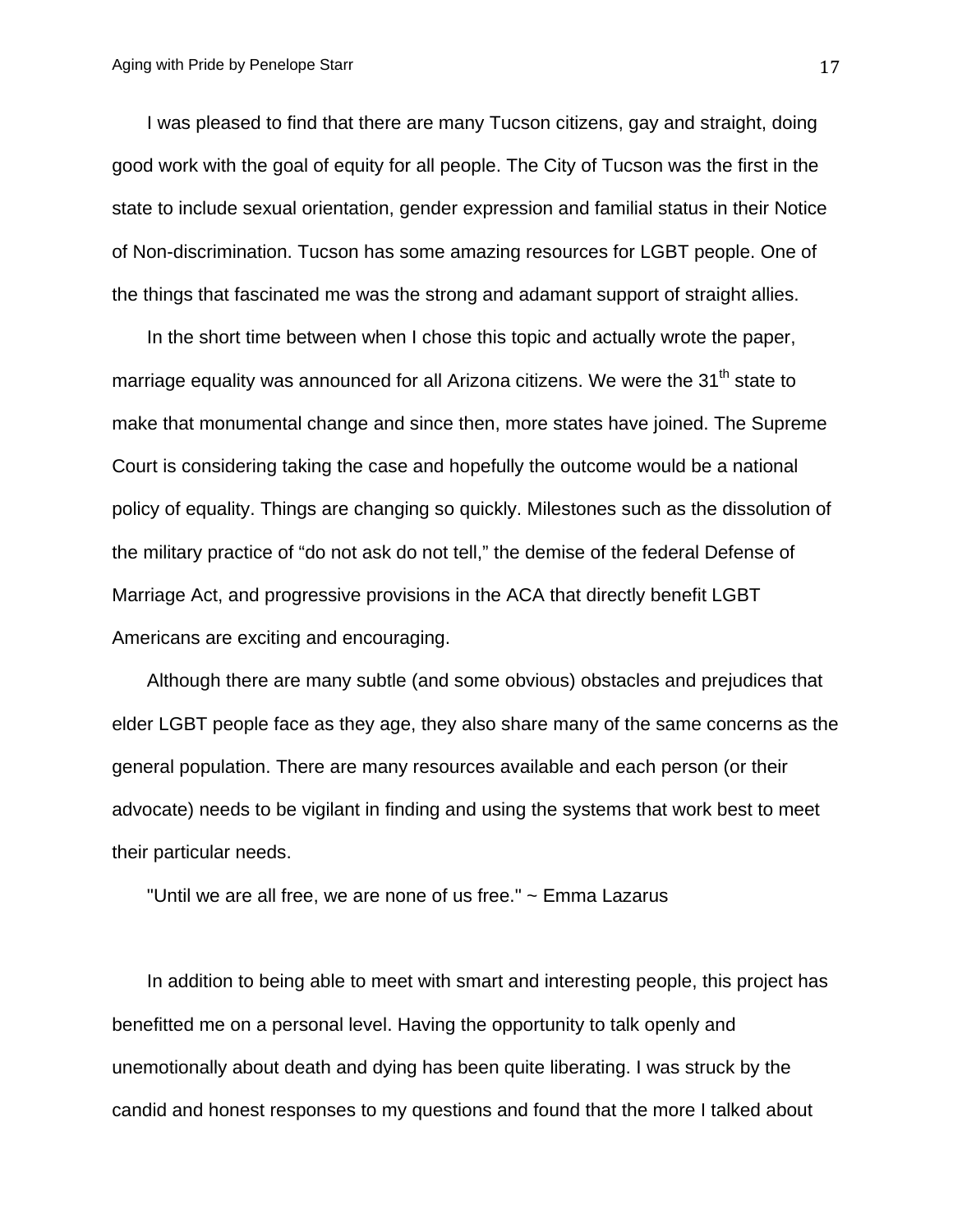end of life issues, the more normalized it became. I thank all of wonderful people who shared their stories with me.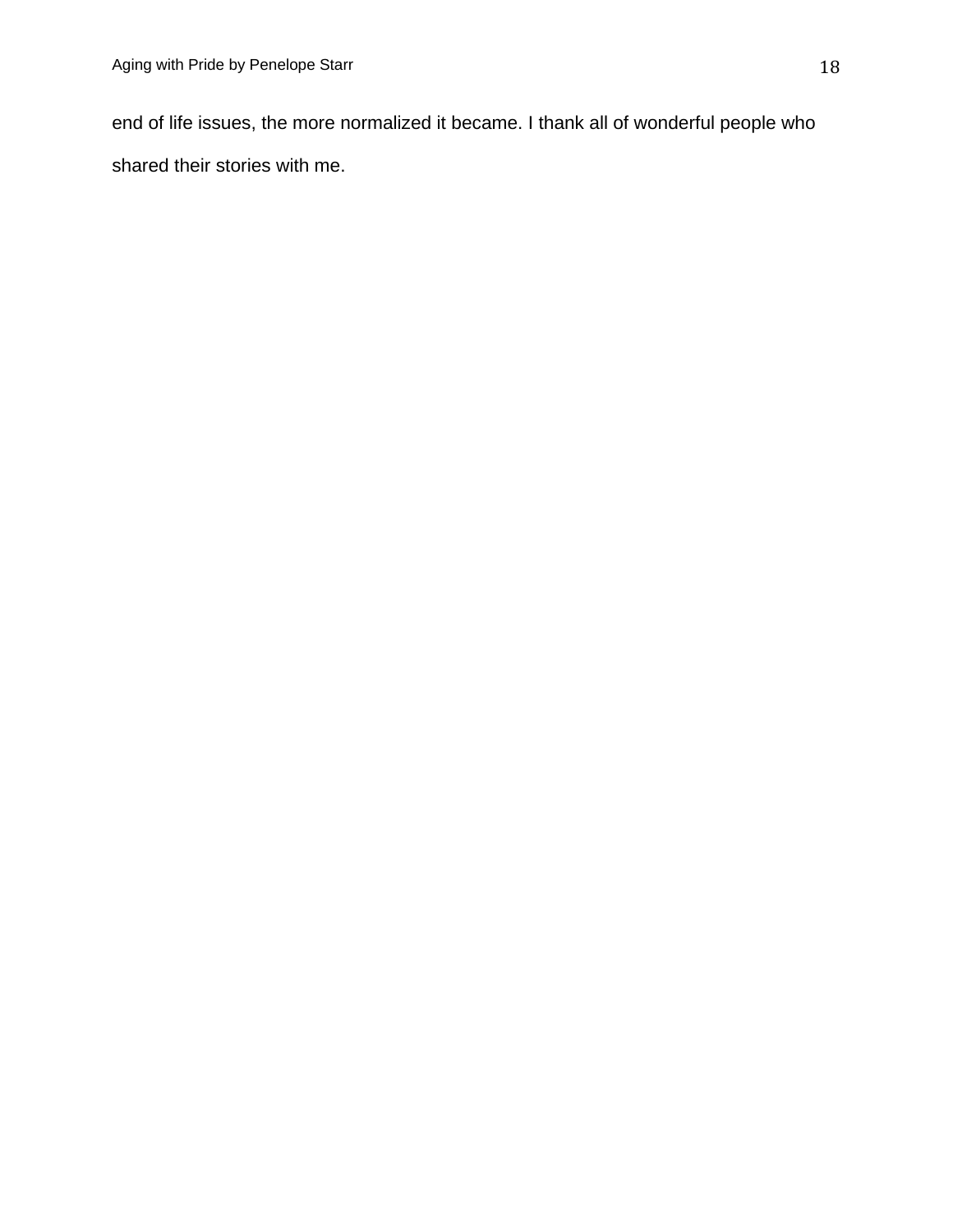### SUPPORTING MATERIALS

 $\sim$  Glossary  $\sim$ 

Advocate - a person who actively works to end intolerance, educate others, and support social equity for a group

 $\triangleq$ Ally – a non-LGBT person who supports and stands up for the rights of LGBT people

 $\blacktriangle$ Bisexual - a person who is attracted to both people of their own gender and another gender. Also called "bi".

 $\triangleq$  Gay – a man who is primarily attracted to other men. The word is used as a generalized term to mean any person who is attracted primarily to members of the same sex.

 $\blacktriangleright$  Gender Expression - the ways in which we each manifest masculinity or femininity.

**Gender Identity - our innate sense of being male or female.** 

 $\bigstar$ Gender Marker – official documentation of one's recognized sex

**Lesbian - a woman who is primarily attracted to other women.** 

Sexual orientation - an individual's physical and/or emotional attraction to the same and/or opposite gender. "Gay," "lesbian," "bisexual" and "straight" are all examples of sexual orientations. A person's sexual orientation is distinct from a person's gender identity and expression.

 $\pm$ Transgender – or trans – is an umbrella term for people whose gender identity or expression is different from those typically associated with the sex assigned to them at birth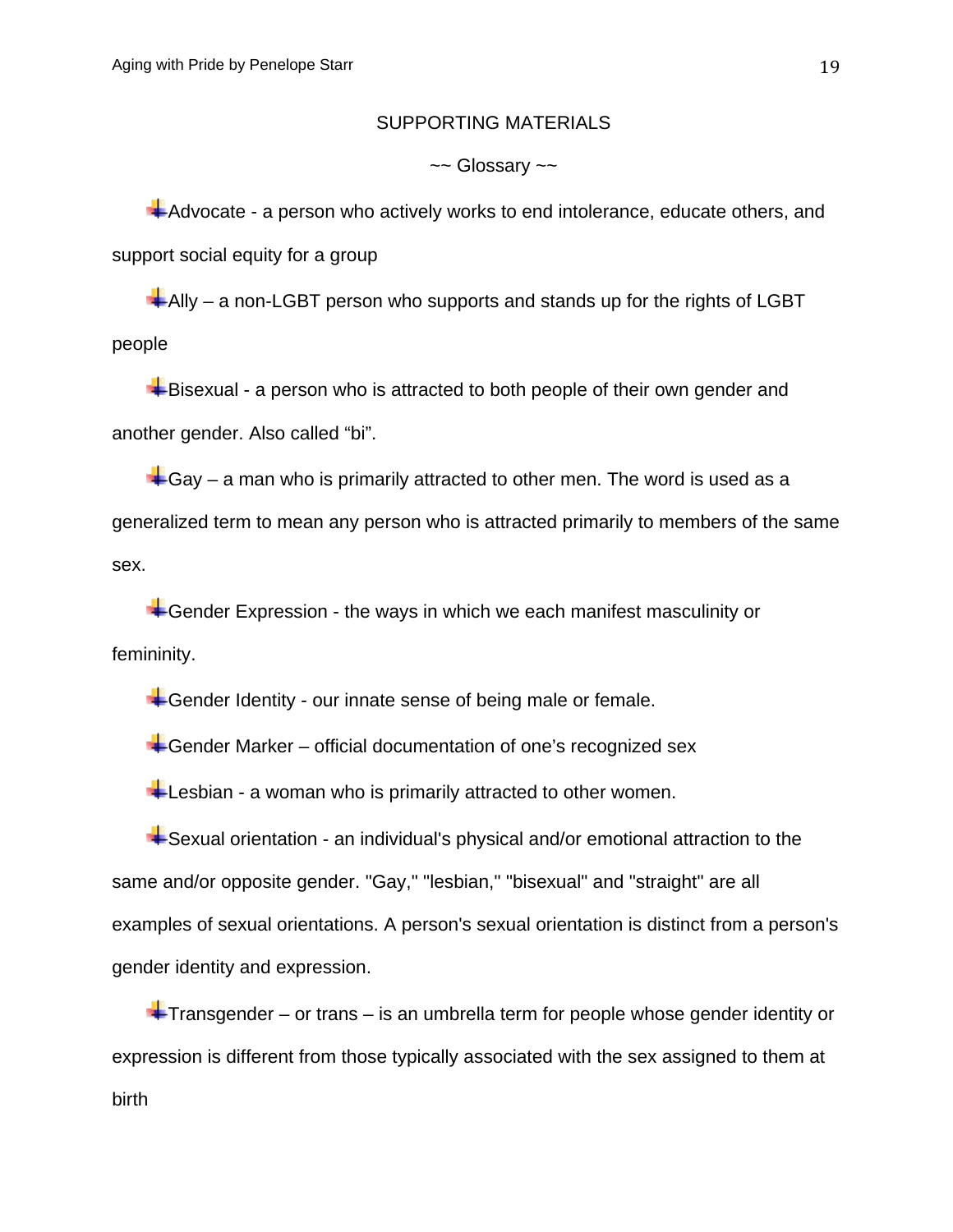$\ddot{\bullet}$  Transitioning - the process some transgender people go through to begin living as the gender with which they identify. This may or may not include hormone therapy, sex reassignment surgery and other medical procedures.

## RESOURCES

#### $\sim$  Tucson  $\sim$

÷ **Pima Council on Aging (PCOA),** 8467 East Broadway Boulevard, Tucson, AZ 85710, 520-790-7262, [www.pcoa.org.](http://www.pcoa.org/) PCOA is the designated Area Agency on Aging serving older adults and their families living in Pima County, Arizona. They are a membership-supported non-profit 501(c)(3) organization accessible to any individual or group seeking assistance or sharing our mission.

a ka **University of Arizona Health Network (UAHN),** University Campus, 1501 N. Campbell Ave, Tucson, AZ 85724, 520-694-0111; South Campus, 2800 E. Ajo Way, Tucson, AZ 85713, 520-874-2000, [www.uahealth.com.](http://www.uahealth.com/) UAHN, Provides heart, cancer care, including transplants for adults and pediatrics, primary and specialty care services. (note: UAHN merged with Banner at the time of this writing so their name may have changed)

÷ **Wingspan's Senior Pride**, [WingspanSeniorPride@gmail.com,](mailto:WingspanSeniorPride@gmail.com) 520- 704-5830, Facebook: Wingspan Senior Pride, [www.wingspan.org/programs/senior-pride.](http://www.wingspan.org/programs/senior-pride) Wingspan's Senior Programs recognize and respond to the unique concerns of lesbian, gay, bisexual, and transgender (LGBT) seniors, age 55+ and their younger allies, by creating volunteer, social, and educational opportunities for senior LGBT people,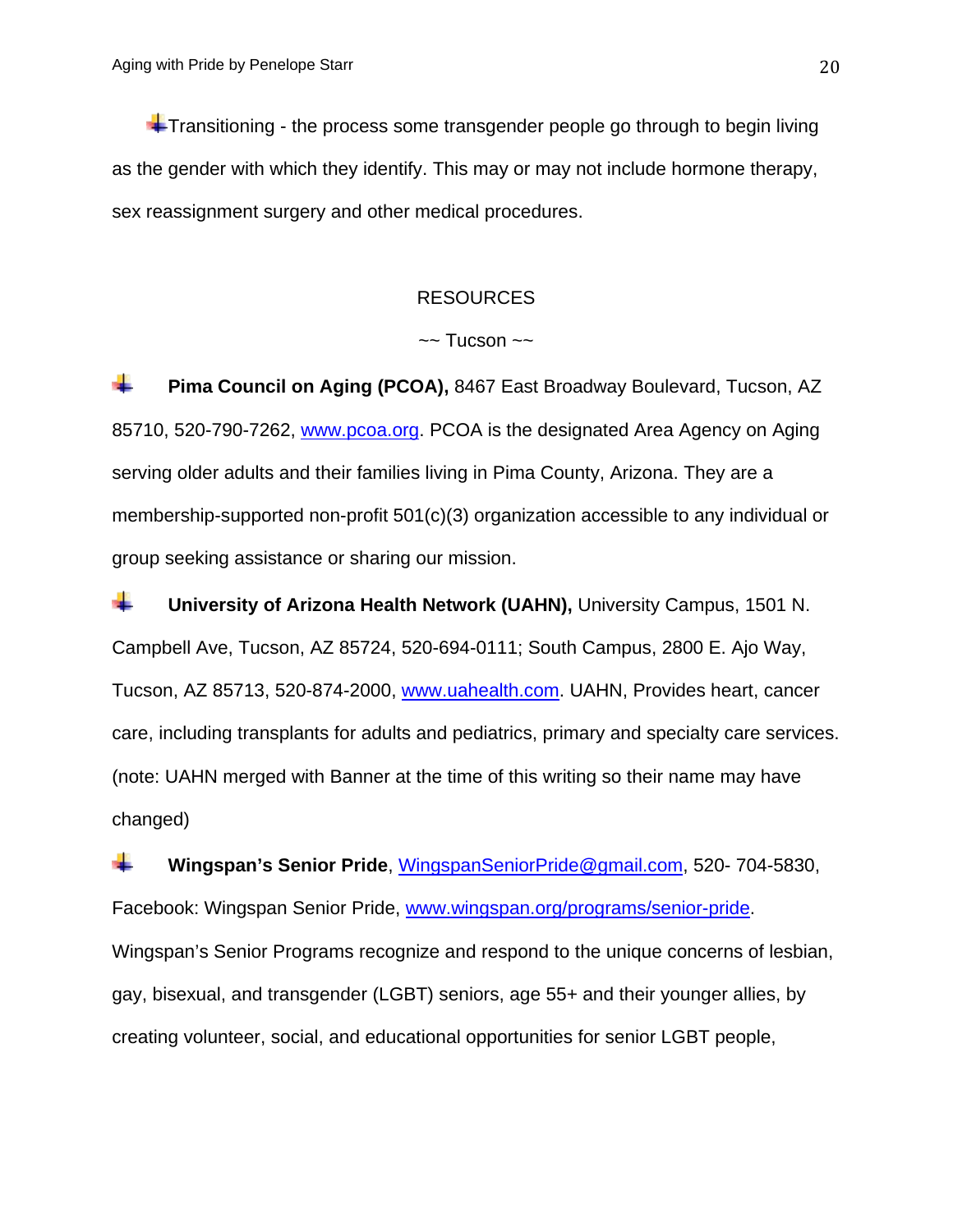increasing awareness of LGBT aging issues, and developing age-appropriate, LGBT friendly information and referral services.

÷. **Southern Arizona AIDS Foundation (SAAF)** 375 South Euclid Avenue, Tucson, AZ 85719, (520) 628-7223, [www.saaf.org.](http://www.saaf.org/) SAAF is the only community-based organization in Southern Arizona providing case management and ancillary support services for people living with HIV/AIDS and their families, culturally appropriate prevention and education programs to reduce the rate of infection, and extensive trainings and opportunities for community members to fill critical support roles.

a. **Southern Arizona Gender Alliance (SAGA),** P.O. Box 41863, Tucson, AZ 85717, [info@sagatucson.org,](mailto:info@sagatucson.org) 520-477-7096, [www.sagatucson.org.](http://www.sagatucson.org/) SAGA is a nonprofit organization that supports and advocates for southern Arizona's community of trans identities: transsexual, transgender, genderqueer, masculine of center, feminine of center, non-binary, two-spirit, butch, femme, gender fluid, intersex, and ALL of us who are gender fabulous! SAGA envisions a society in which transgender, non-binary, and gender-creative people are ensured of their basic rights and can be open, honest and safe at home and in the community. We provide support groups, advocacy, community education, and training for businesses, service providers, and community members on how our allies can be supportive and inclusive.

~~ Online Resources ~~

(All information gathered from organization's websites)

**The Advocate, [www.advocate.com,](http://www.advocate.com/) print and online magazine with news of** interest to the LGBT communities.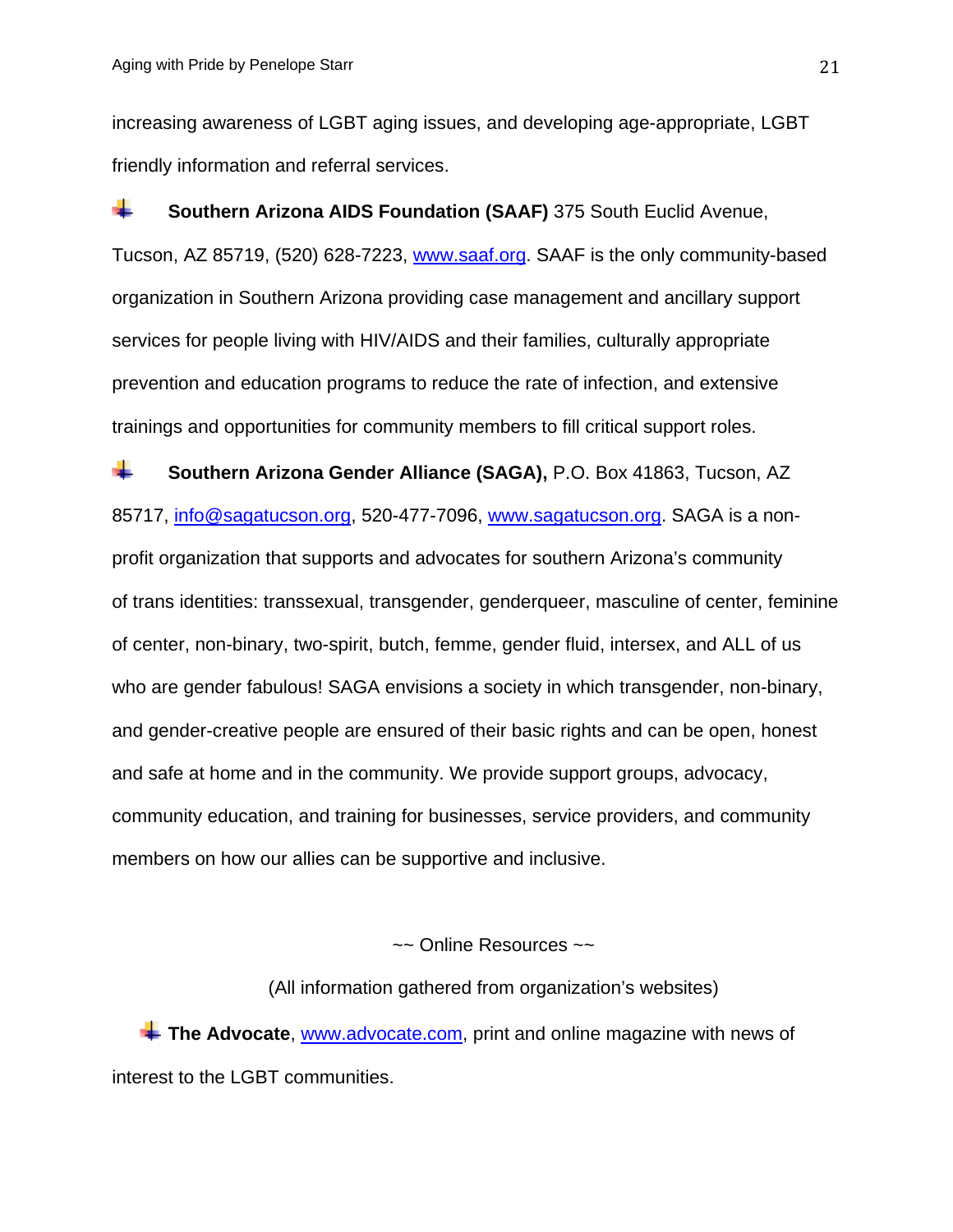**Family Equality Council**, [http://www.familyequality.org,](http://www.familyequality.org/) is changing attitudes and policies to ensure all families are respected, loved, and celebrated - especially families with parents who are lesbian, gay, bisexual, or transgender.

**GLMA,** Health Professionals Advancing LGBT Equality (formerly Gay and Lesbian Medical Assoc. [http://www.glma.org/index.cfm?nodeid=1,](http://www.glma.org/index.cfm?nodeid=1) is the an association of lesbian, gay, bisexual and transgender (LGBT) healthcare professionals.

**Healthcare Equality Index (HEI)** for LGBT patients, [http://www.hrc.org/hei/for](http://www.hrc.org/hei/for-lgbt-patients#.VLM4y2TF_qr)[lgbt-patients#.VLM4y2TF\\_qr](http://www.hrc.org/hei/for-lgbt-patients#.VLM4y2TF_qr) is the national LGBT benchmarking tool that evaluates healthcare facilities' policies and practices related to the equity and inclusion of their LGBT patients, visitors and employees.

**Human Rights Campaign,** [http://www.hrc.org/,](http://www.hrc.org/) As the largest civil rights organization working to achieve equality for LGBT Americans, the HRC represents a force of more than 1.5 million members and supporters nationwide. HRC envisions a world where lesbian, gay, bisexual and transgender people are embraced as full members of society at home, at work and in every community.

**LGBT Aging Project,** [http://www.lgbtagingproject.org/,](http://www.lgbtagingproject.org/) a non-profit organization dedicated to ensuring that lesbian, gay, bisexual and transgender older adults have equal access to the life-prolonging benefits, protections, services and institutions that their heterosexual neighbors take for granted.

**National Resource Center on LGBT Aging,** [http://www.lgbtagingcenter.org/,](http://www.lgbtagingcenter.org/) is a technical assistance resource center aimed at improving the quality of services and supports offered to LGBT older adults. Established in 2010 through a federal grant from the U.S. Department of Health and Human Services, they provide training, technical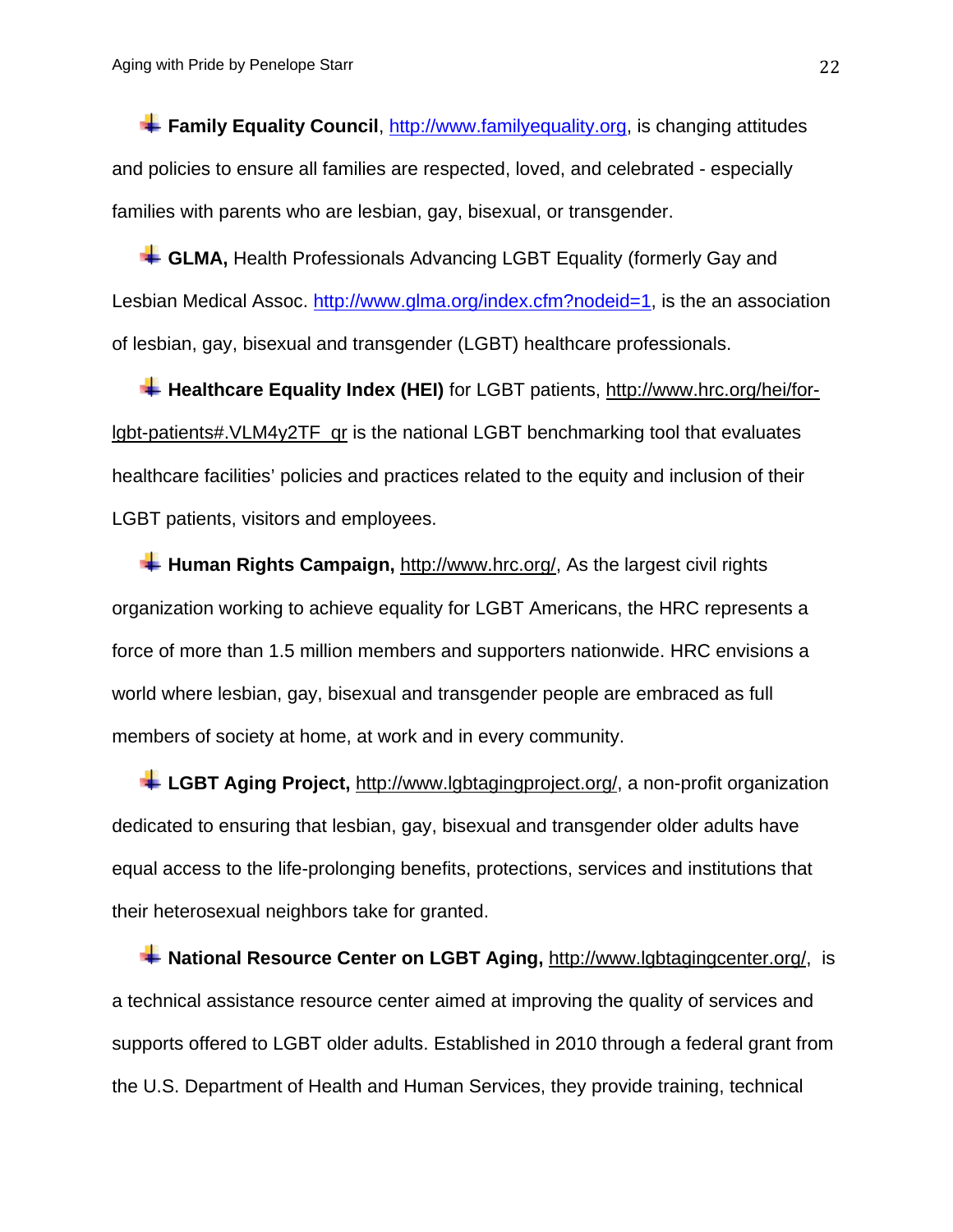assistance and educational resources to aging providers, LGBT organizations and LGBT older adults.

**Services & Advocacy for GLBT Elders (SAGE),** [http://www.sageusa.org/,](http://www.sageusa.org/) is a national organization that offers supportive services and consumer resources for LGBT older adults and their caregivers, advocates for public policy changes that address the needs of LGBT older people, and provides training for aging providers and LGBT organizations, largely through its National Resource Center on LGBT Aging.

**SGBA** (sex-and-gender-based analysis), [http://sgba-resource.ca/en/,](http://sgba-resource.ca/en/) rests on the understanding that both biology (sex) and society (gender) affect people's lives and their health. We have worked hard to design a fun and interactive experience that will provide you plenty of opportunities to practice SGBA, including the application of examples from your own work.

**The Gill Foundation**, [http://gillfoundation.org/,](http://gillfoundation.org/) was established to provide charitable grants in pursuit of full equality for all LGBT Americans. We would become known as a preeminent social change entrepreneur.

**U.S. Department of Health & Human Services, Affordable Care Act,** LGBT Health and Well-being, [http://www.hhs.gov/lgbt/resources/reports/health-objectives-](http://www.hhs.gov/lgbt/resources/reports/health-objectives-2011.html)[2011.html,](http://www.hhs.gov/lgbt/resources/reports/health-objectives-2011.html) HHS continues to make significant progress toward protecting the rights of every American to access quality care, recognizing that diverse populations have distinctive needs. Safeguarding the health and well-being of all Americans requires a commitment to treating all people with respect while being sensitive to their differences.

 $\sim$  Articles of Interest  $\sim$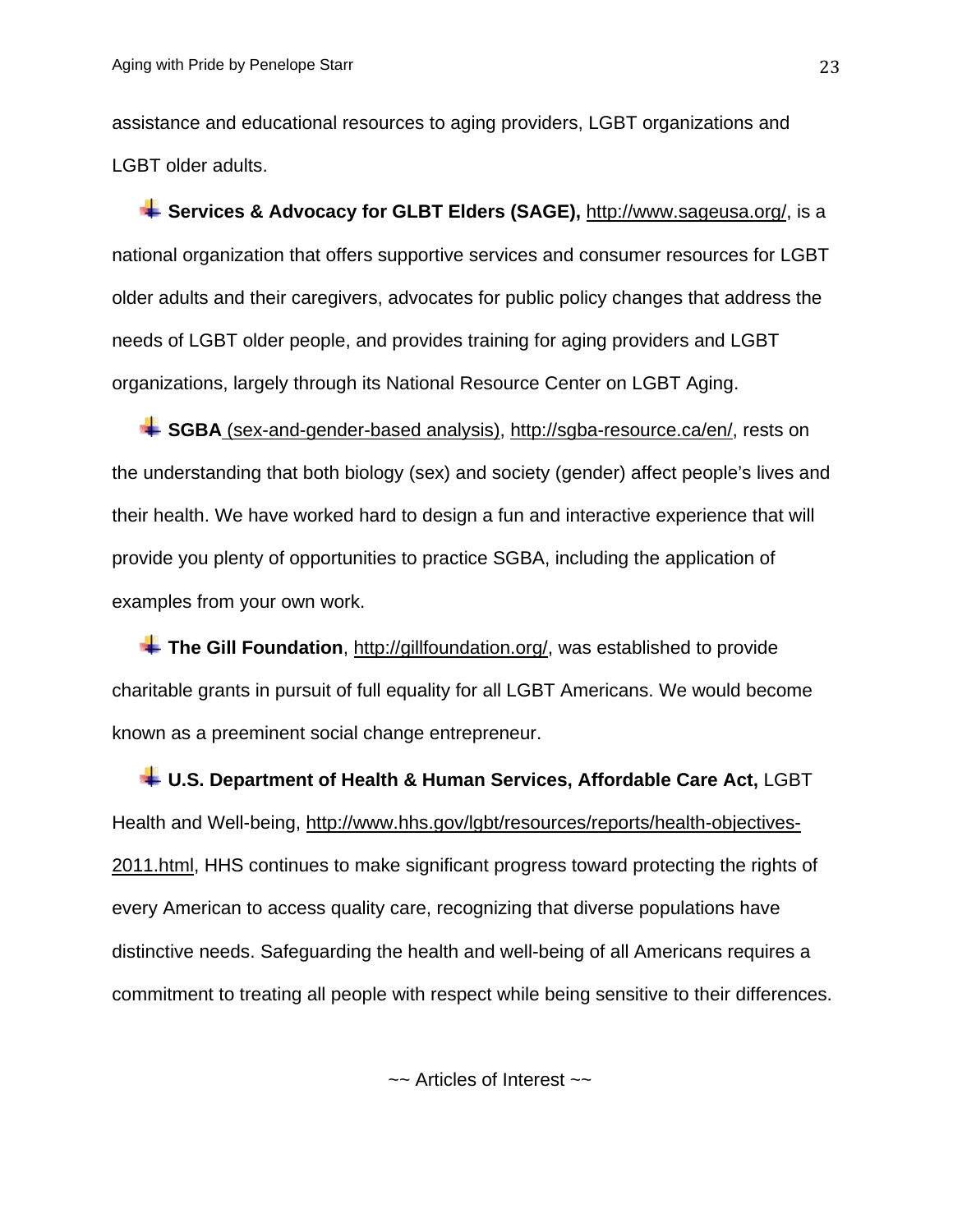$\div$  "LGBT people 'let down' by end of life care services", Dying Matters,

<http://dyingmatters.org/page/lgbt-people-let-down-end-life-care-services>

**+** "How Discrimination Affects Our Health," The Advocate,

[http://www.advocate.com/print/commentary/2015/01/13/op-ed-how-discrimination-](http://www.advocate.com/print/commentary/2015/01/13/op-ed-how-discrimination-affects-our-health)

[affects-our-health](http://www.advocate.com/print/commentary/2015/01/13/op-ed-how-discrimination-affects-our-health)

"Transgender woman presented as male for her open casket funeral," LGBT Nation, [http://www.lgbtqnation.com/2014/11/transgender-woman-presented-as-male](http://www.lgbtqnation.com/2014/11/transgender-woman-presented-as-male-for-her-open-casket-funeral/)[for-her-open-casket-funeral/](http://www.lgbtqnation.com/2014/11/transgender-woman-presented-as-male-for-her-open-casket-funeral/)

"What Doctors Do not Know About LGBT Health," the Atlantic,

[http://www.theatlantic.com/health/archive/2014/11/what-doctors-dont-know-about-lgbt](http://www.theatlantic.com/health/archive/2014/11/what-doctors-dont-know-about-lgbt-health/382792/)[health/382792/](http://www.theatlantic.com/health/archive/2014/11/what-doctors-dont-know-about-lgbt-health/382792/)

"Despite Disparities, Most LGBT Elders are Aging Well," Starlight Caregivers, <https://starlightcaregivers.com/blog/despite-disparities-most-lgbt-elders-are-aging-well/>

 $\blacksquare$  "In The Hospital, There is No Such Thing As A Lesbian Knee," NPR Shots, [http://www.npr.org/blogs/health/2014/11/21/365469968/in-the-hospital-theres-no-such](http://www.npr.org/blogs/health/2014/11/21/365469968/in-the-hospital-theres-no-such-thing-as-a-lesbian-knee)[thing-as-a-lesbian-knee](http://www.npr.org/blogs/health/2014/11/21/365469968/in-the-hospital-theres-no-such-thing-as-a-lesbian-knee)

"Out, Proud And Old: LGBT Seniors More Likely To Age Alone," wbur's Common Health,<http://commonhealth.wbur.org/2015/01/lgbt-seniors-age-alone>

 $\sim$  Other Materials Included  $\sim$ 

City of Tucson Notice of Non-discrimination Chapter 17 of City Code

 $\overline{\phantom{a}}$  Healthcare Equality Index Core Four Leader Criteria

 $\blacktriangleright$  Project Visibility flyer from PCOA